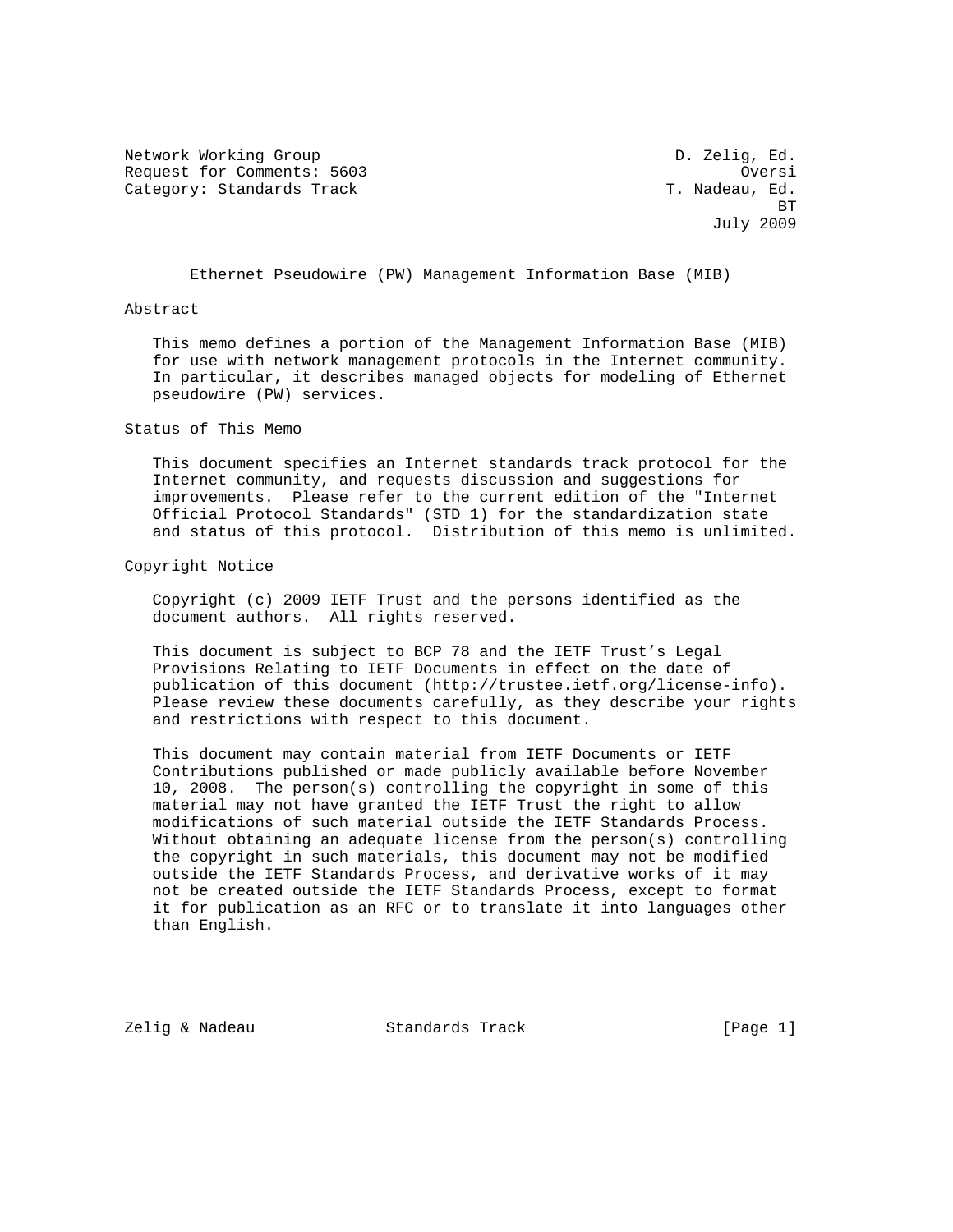Table of Contents

| 2. The Internet-Standard Management Framework 2 |
|-------------------------------------------------|
|                                                 |
|                                                 |
|                                                 |
|                                                 |
|                                                 |
|                                                 |
|                                                 |
|                                                 |
|                                                 |
|                                                 |
|                                                 |
|                                                 |
|                                                 |
|                                                 |
|                                                 |

1. Introduction

 This document describes a model for managing Ethernet pseudowire services for transmission over a Packet Switched Network (PSN). This MIB module is generic and common to all types of PSNs supported in the Pseudowire Emulation Edge-to-Edge (PWE3) architecture [RFC3985], which describes the transport and encapsulation of L1 and L2 services over supported PSN types.

 In particular, the MIB module associates a port or specific VLANs on top of a physical Ethernet port or a virtual Ethernet interface (for Virtual Private LAN Service (VPLS)) to a point-to-point PW. It is complementary to the PW-STD-MIB [RFC5601], which manages the generic PW parameters common to all services, including all supported PSN types.

2. The Internet-Standard Management Framework

 For a detailed overview of the documents that describe the current Internet-Standard Management Framework, please refer to section 7 of RFC 3410 [RFC3410].

 Managed objects are accessed via a virtual information store, termed the Management Information Base or MIB. MIB objects are generally accessed through Simple Network Management Protocol (SNMP). Objects in the MIB are defined using the mechanisms defined in the Structure of Management Information (SMI). This memo specifies a MIB module

Zelig & Nadeau **Standards Track** [Page 2]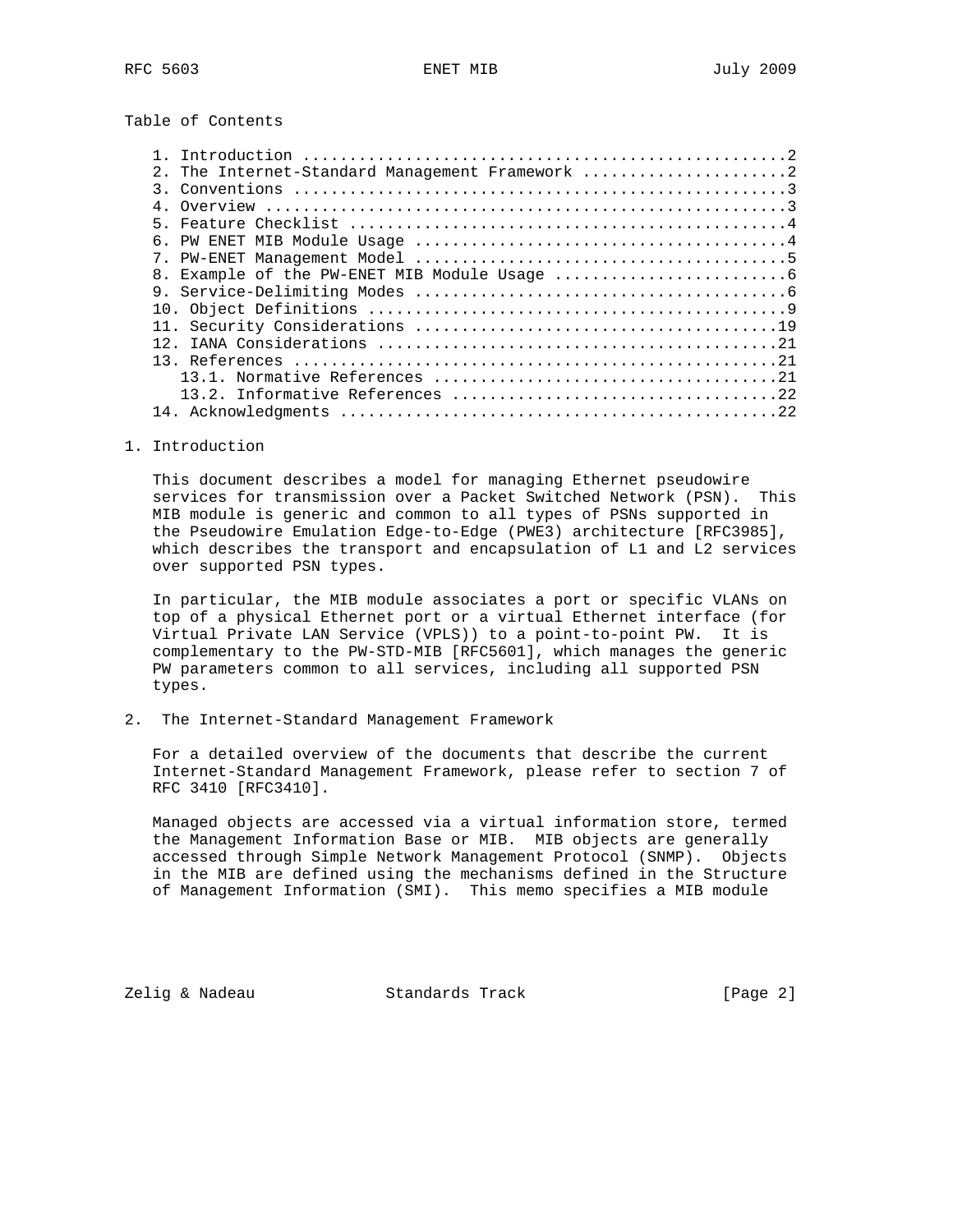that is compliant to the SMIv2, which is described in STD 58, RFC 2578 [RFC2578], STD 58, RFC 2579 [RFC2579] and STD 58, RFC 2580 [RFC2580].

3. Conventions

 The key words "MUST", "MUST NOT", "REQUIRED", "SHALL", "SHALL NOT", "SHOULD", "SHOULD NOT", "RECOMMENDED", "MAY", and "OPTIONAL" in this document are to be interpreted as described in RFC 2119 [BCP14].

 This document adopts the definitions, acronyms, and mechanisms described in [RFC3985] and [RFC3916]. Unless otherwise stated, the mechanisms of [RFC3985] apply and will not be re-described here.

4. Overview

 The MIB module structure for defining a PW service is composed of three layers of MIB modules functioning together. This general model is defined in the PWE3 architecture [RFC3985]. The layering model is intended to sufficiently isolate PW services from the underlying PSN layer that carries the emulated service. This is done at the same time as providing a standard means for connecting any supported services to any supported PSNs.

 The first layer, known as the service layer, contains service specific modules. These modules define service-specific management objects that interface or collaborate with existing MIB modules for the native version of the service. The service-specific module "glues" the standard modules to the PWE3 MIB modules.

 The next layer of the PWE3 MIB framework is the PW MIB module [RFC5601]. This module is used to configure general parameters of PWs that are common to all types of emulated services and PSNs. This layer is connected to the service-specific layer above and the PSN layer below.

 The PSN layer provides PSN-specific modules for each type of PSN. These modules associate the PW with one or more "tunnels" that carry the service over the PSN. These modules are used to "glue" the PW service to the underlying PSN-specific MIB modules. This document defines the MIB module for Ethernet PW over any PSN type.

 This module uses Textual Conventions (TCs) and objects as defined in [RFC2578], [RFC2579], [RFC2580], [RFC2863], [RFC4363], [RFC4502], and [RFC5601].

Zelig & Nadeau Standards Track [Page 3]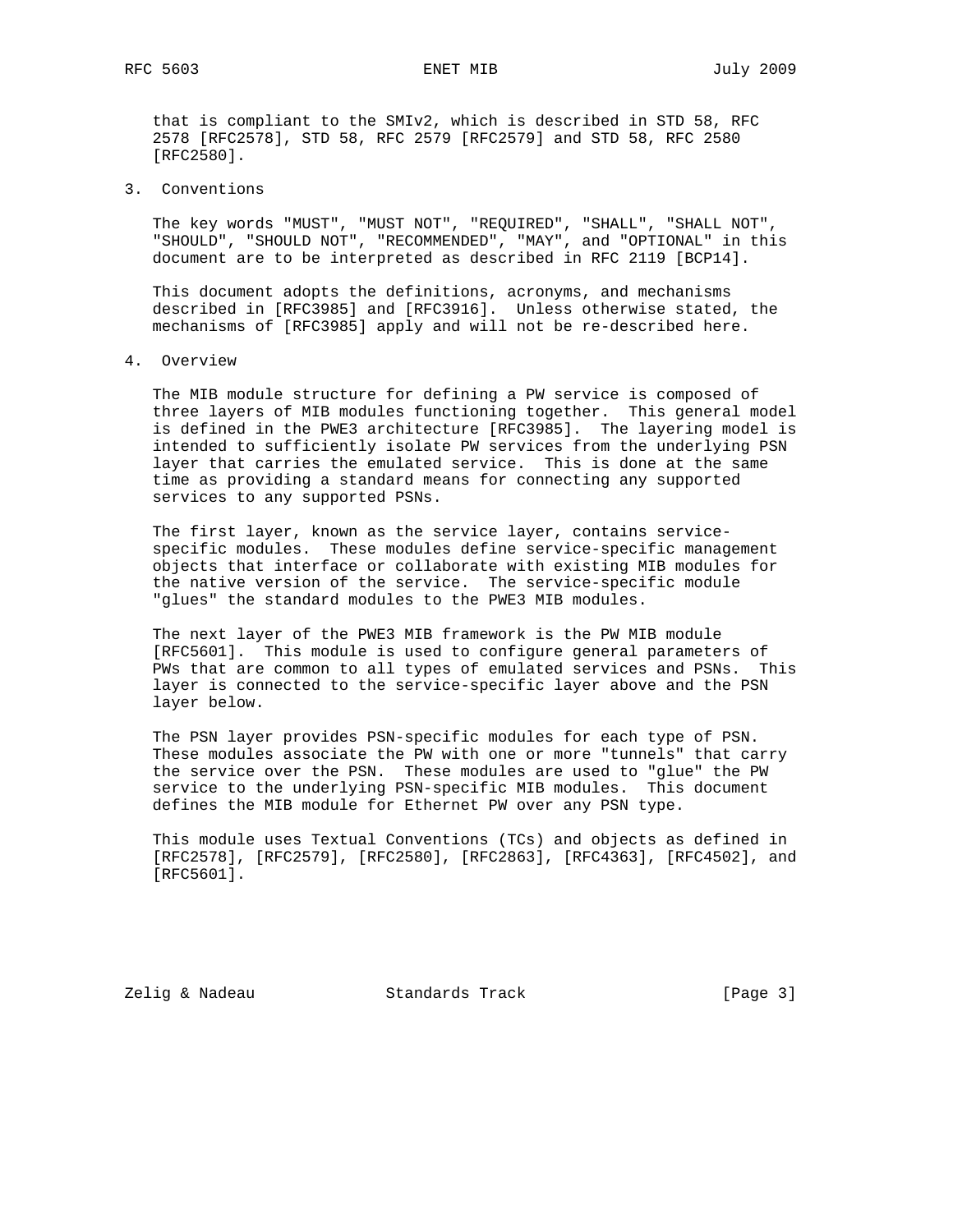The Etherlike-MIB [RFC3635] does not support virtual Ethernet ports; however, it is sometimes desired to manage the PW as an Ethernet port via the Etherlike-MIB. This MIB module supports an option to recognize the PW as an ifIndex, enabling standard use of the Etherlike-MIB to manage the PW.

5. Feature Checklist

 The PW Ethernet MIB module (PW-ENET-STD-MIB) is designed to satisfy the following requirements and constraints:

- The MIB module is designed to work with the PW-STD-MIB [RFC5601].
- The MIB module is agnostic to the PSN type.
- The MIB module supports various options for selecting Ethernet packets into the PW, as defined in [RFC4448]. These include port-based PW, VLAN-based PW, and VLAN-manipulated based (change, add, or remove) between the port to be emulated and the PW.
- In the case of an MPLS PSN, the MIB module supports the use of multiple PWs to carry the same Ethernet service. These PWs can be used to support Label-Only-Inferred-PSC LSPs (L-LSPs) or EXP- Inferred-PSC LSPs (E-LSPs) that are from a single Class of Service (CoS), when mapping of the Ethernet user priority (PRI) bits to the PSN CoS is required.
- The MIB module enables both point-to-point Ethernet services and VPLS services as discussed in the L2VPN working group [RFC4664].
- The MIB module allows modeling of the PW as an Ethernet virtual port to be managed via existing Ethernet MIBs like Etherlike-MIB [RFC3635].
- 6. PW ENET MIB Module Usage
	- The PW table (pwTable) is used for all PW types (ATM, FR, Ethernet, SONET, etc.). This table contains high-level generic parameters related to the PW creation. A row is typically created by the operator (see [RFC5542] for other options) for each PW service.
	- Based on the PSN type defined for the PW, rows are created in the PSN-specific module (for example, [RFC5602]) and associated to the pwTable by the common pwIndex.
	- If the PW type is Ethernet or EthernetTagged a row is created by the agent in the pwEnetTable.

| Zelig & Nadeau<br>Standards Track | [Page $4$ ] |  |
|-----------------------------------|-------------|--|
|-----------------------------------|-------------|--|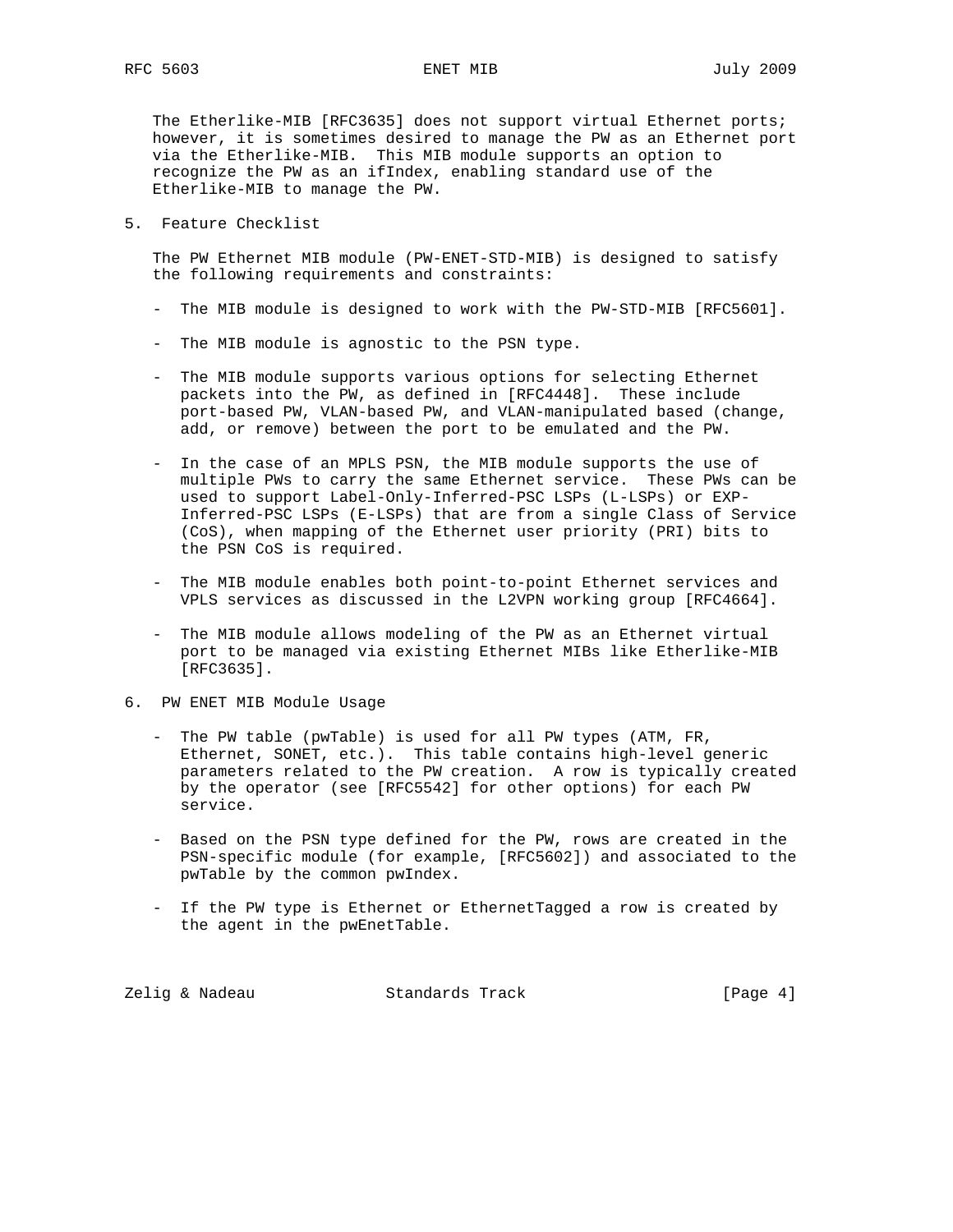7. PW-ENET Management Model

 The management model for the Ethernet PW is shown in Figure 1, and is based on the PW layering [RFC3985].



 Notation: o A physical CE-bound PE port. + A PW IWF instance interface to the forwarder. X A PE PSN-bound port.

Figure 1: A simple point-to-point service

 In the typical point-to-point service, the object pwEnetPortIfIndex associates the physical CE-bound PE port ('o') to the PW (it is allowed to have multiple PWs associated to the same physical port). This MIB module also manages some of the possible operations of the forwarder.

 In some models, it is convenient to model the forwarder virtual interface to a PW IWF instance ('+') as an ifIndex. As discussed in [RFC5601], this is possible by using the PW ifType in the ifTable and indicating the ifIndex in the main pwTable. In case of Ethernet PW, a virtual interface of ifType = etherLike will be assigned on top of the PW interface to enable statistics gathering and statuses and other management configuration tasks via existing tools. This way, the PW instance is managed as virtual Ethernet interface in the PE.

 The model for using the PW in non-point-to-point applications, such as VPLS, is done with the same principle in mind, except that the creation of the tables is related typically to an auto-discovery process.

Zelig & Nadeau Standards Track [Page 5]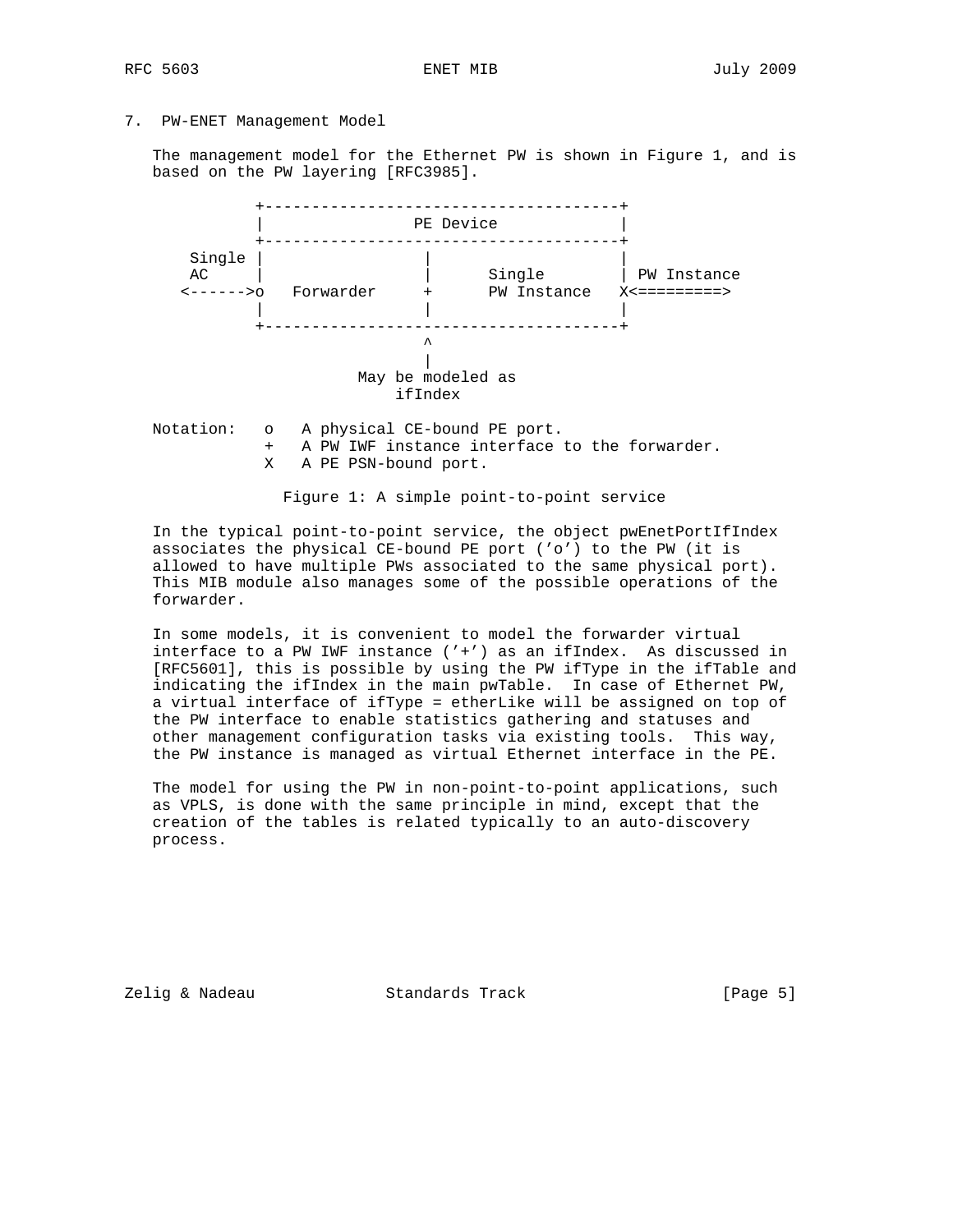8. Example of the PW-ENET MIB Module Usage

 Assume we would like to create a PW of type VLAN between two PEs, for VLAN value 5.

- Follows the example in [RFC5601], with pwType equals 'ethernetTagged'.
- The agent creates a row in the pwEnetTable and a row in the pwEnetStatsTable for the specified pwIndex. The pwEnetPwInstance is automatically set by the agent to the value of 1.
- The operator fills the following entries in the pwEnetTable:

| pwEnetPwVlan<br>pwEnetVlanMode<br>pwEnetPortVlan | 5.<br>noChange,<br>5.                                         |
|--------------------------------------------------|---------------------------------------------------------------|
| pwEnetPortIfIndex<br>pwEnetPwIfIndex             | 1001,<br>$0, -$ Not managed in the<br>-- Etherlike MIB module |
|                                                  |                                                               |

- The PW is ready for forwarding when signaling has been accomplished successfully between the two peers.
- 9. Service-Delimiting Modes

 This section describes how the MIB module supports point-to-point applications with various VLAN service-delimiting options on the original Ethernet port and the corresponding PW mode and VLAN values. If the PW is attached to VPLS service, the PW is associated to a virtual interface that is attached to a bridge or VPLS forwarder. The bridging function between local physical ports and virtual interfaces that are later associated to PWs is not handled via this MIB module.

Zelig & Nadeau **Standards Track** [Page 6]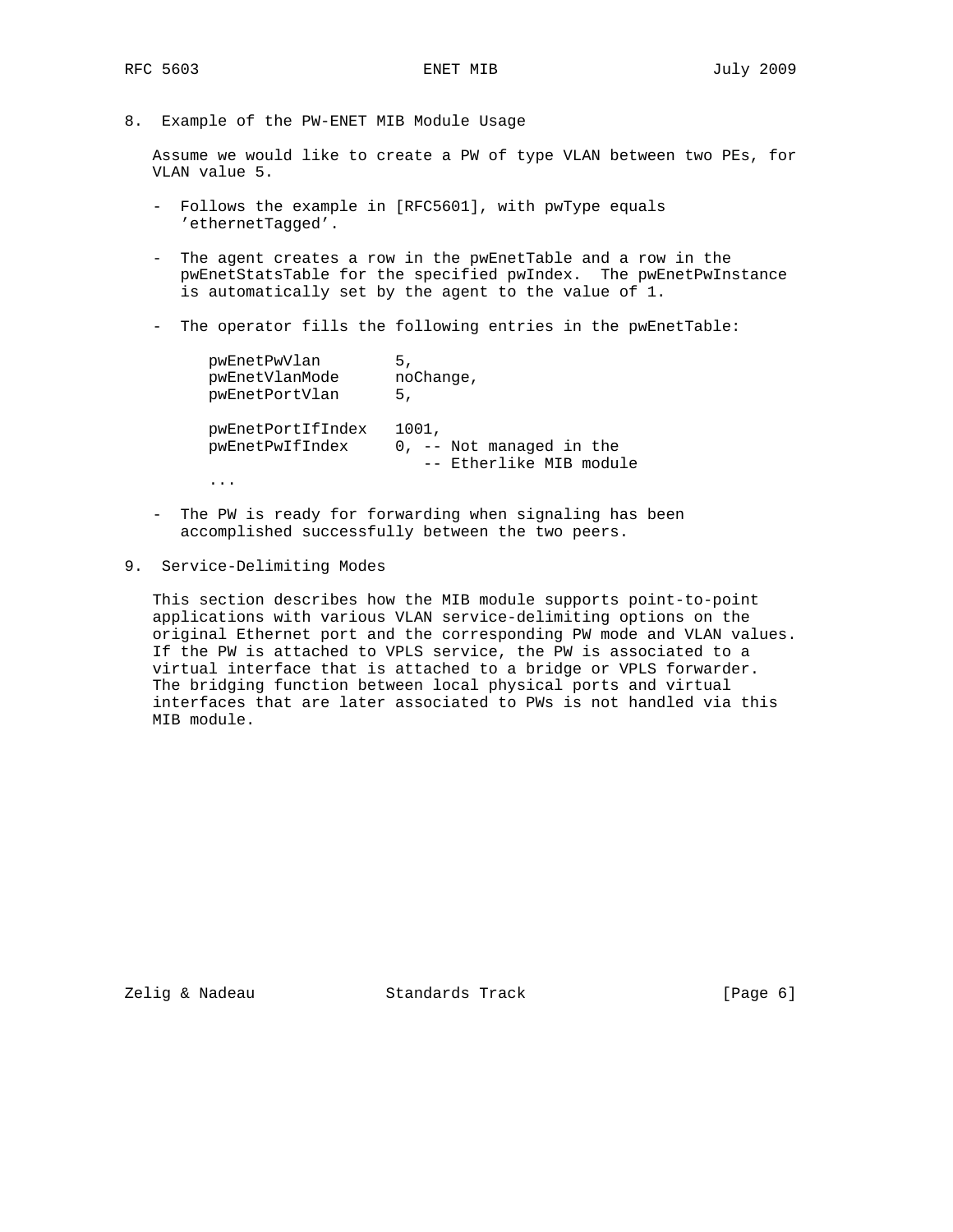There are three main service types that are supported by this MIB module:

- (1) Port mode: In this mode, the whole traffic from the port is mapped to the PW.
	- A. In the typical application, the packet is sent to the PW as is:

| 4095,     |
|-----------|
| portMode, |
| 4095,     |
|           |

pwType Ethernet,

 B. It is possible to add a provider tag (value 10, for example) to the packet when it is sent over the PW:

| pwEnetPwVlan   | 10.      |
|----------------|----------|
| pwEnetVlanMode | addVlan, |
| pwEnetPortVlan | 4095,    |

pwType SHOULD be set to 'EthernetTagged'.

- (2) Single VLAN: In this mode, only the first VLAN field on the packet from the physical port is the service-delimiting tag, as an example VLAN=5. The following options of processing are possible:
	- A. One-to-one mapping: The service-delimiting tag is kept as is on the PW.

| pwEnetPwVlan   | 5         |
|----------------|-----------|
| pwEnetVlanMode | noChange, |
| pwEnetPortVlan | 5.        |

pwType SHOULD be set to 'EthernetTagged'.

 B. VLAN change mapping: The service-delimiting tag changes its value (to the value of 6) on the PW.

| pwEnetPwVlan   |             |
|----------------|-------------|
| pwEnetVlanMode | changeVlan, |
| pwEnetPortVlan | 5.          |

pwType SHOULD be set to 'EthernetTagged'.

Zelig & Nadeau **Standards Track** [Page 7]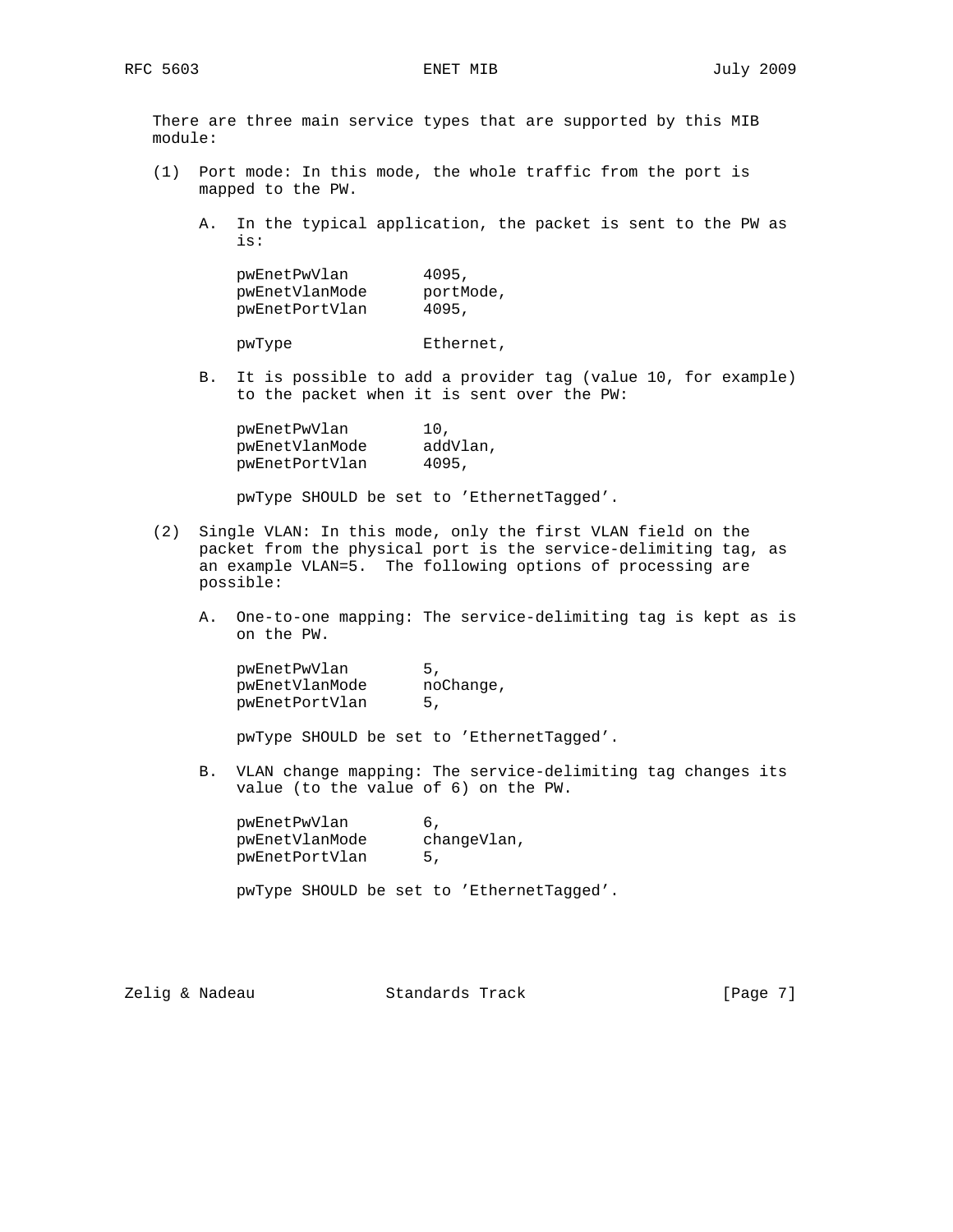C. The service-delimiting tag is removed when the packet is sent to the PW.

| pwEnetPwVlan   | 4095,       |
|----------------|-------------|
| pwEnetVlanMode | removeVlan, |
| pwEnetPortVlan | 5.          |

pwType SHOULD be set to 'EthernetTagged'.

 It should be noted that this mode is also applicable when the service-delimiting tag is a service provider tag (VLAN=5 in this case), and the node removes this VLAN and maps the traffic to a single PW independent of the packet format on top of this VLAN.

 D. Untagged packets mapped to a PW as is (packets with a VLAN field from the same port MAY be mapped to other PWs).

| pwEnetPwVlan   |           |
|----------------|-----------|
| pwEnetVlanMode | noChange, |
| pwEnetPortVlan |           |
|                |           |

pwType MAY equal 'Ethernet' or 'EthernetTagged'.

 E. Untagged packets mapped to a PW, and a VLAN field is added to the packet.

| pwEnetPwVlan   |          |
|----------------|----------|
| pwEnetVlanMode | addVlan, |
| pwEnetPortVlan |          |

pwType SHOULD be set to 'EthernetTagged'.

 F. A provider VLAN (value 10) is added to packets arriving with VLAN value 5 before they are sent to the PW.

| pwEnetPwVlan   | 10.      |
|----------------|----------|
| pwEnetVlanMode | addVlan, |
| pwEnetPortVlan | 5.       |

pwType SHOULD be set to 'EthernetTagged'.

 (3) Nested VLAN (QinQ): When only the first VLAN is the service delimiting tag, one of the modes as described in 2) SHOULD be used. If the service-delimiting tag is both the first VLAN and the second VLAN, the following option is supported by this MIB module:

| Zelig & Nadeau<br>Standards Track | [Page 8] |
|-----------------------------------|----------|
|-----------------------------------|----------|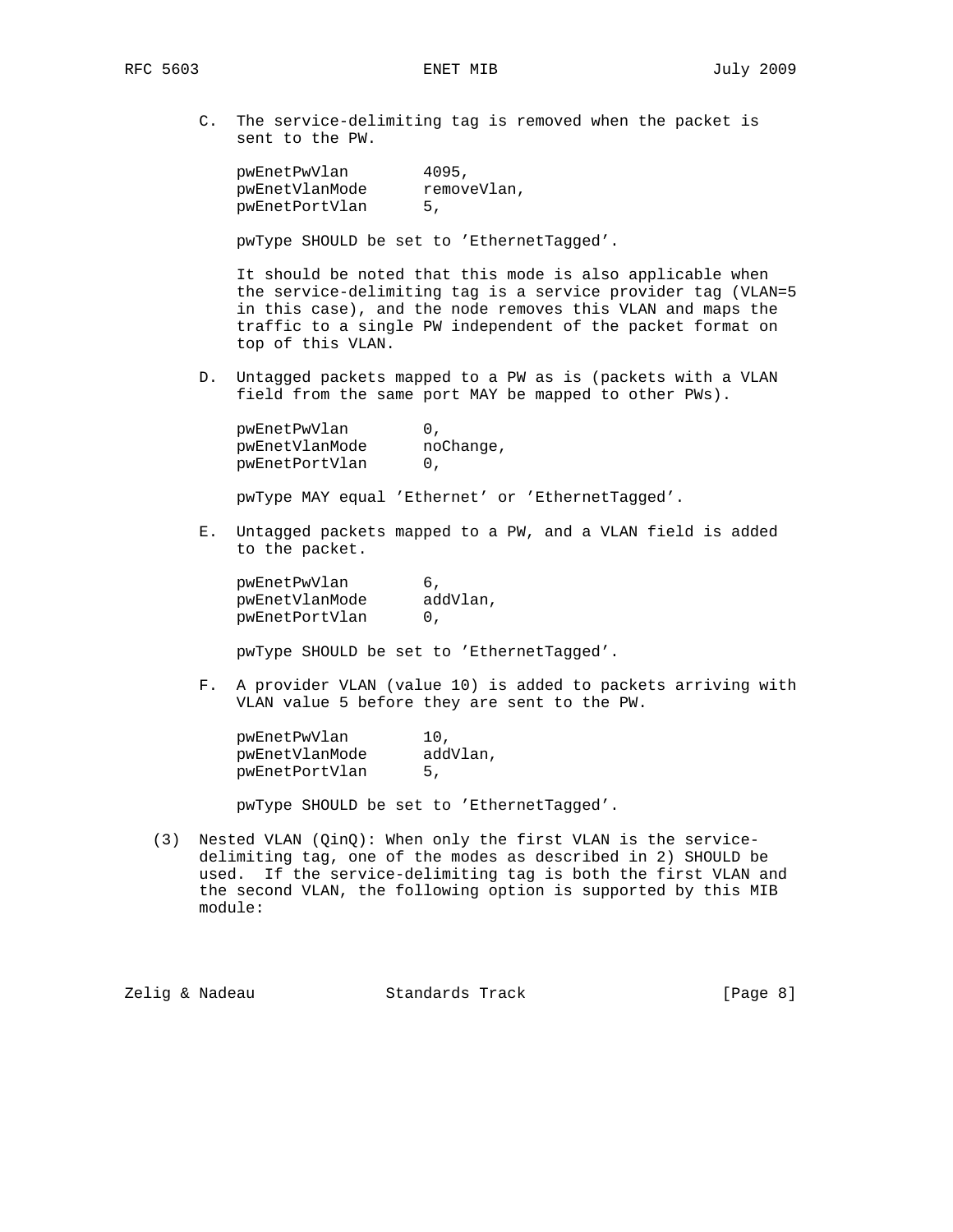Assuming the provider VLAN tag equals 5 and the user VLAN tag equal 100, this traffic can be mapped to the PW without the provider tag by using the following configuration:

| pwEnetPwVlan   | 100,        |
|----------------|-------------|
| pwEnetVlanMode | removeVLAN, |
| pwEnetPortVlan | 5.          |

 It is RECOMMENDED that the pwType would equal 'EthernetTagged', but pwType equal to 'Ethernet' MAY be used as well.

Packets with the same provider tag MAY be mapped to other PWs.

 (4) Other scenarios are considered out of scope and should be handled by other MIB modules that manage the forwarder and the Native Service Processing (NSP) sections.

10. Object Definitions

PW-ENET-STD-MIB DEFINITIONS ::= BEGIN

### IMPORTS

| FROM SNMPv2-SMI                          | OBJECT-TYPE, MODULE-IDENTITY, Unsigned32, mib-2                          | $-- [RFC2578]$ |  |
|------------------------------------------|--------------------------------------------------------------------------|----------------|--|
| FROM SNMPv2-CONF                         | MODULE-COMPLIANCE, OBJECT-GROUP                                          | $--$ [RFC2580] |  |
| StorageType, RowStatus<br>FROM SNMPv2-TC |                                                                          | $-- [RFC2579]$ |  |
| InterfaceIndexOrZero<br>FROM IF-MIB      |                                                                          | $-- [RFC2863]$ |  |
| ZeroBasedCounter32<br>FROM RMON2-MIB     |                                                                          | $-- [RFC4502]$ |  |
| pwIndex<br>FROM PW-STD-MIB               |                                                                          | $-- [RFC5601]$ |  |
| VlanIdOrAnyOrNone<br>FROM O-BRIDGE-MIB;  |                                                                          | $--$ [RFC4363] |  |
| pwEnetStdMIB MODULE-IDENTITY             | LAST-UPDATED "200906150000Z" -- 15 June 2009 00:00:00 GMT                |                |  |
|                                          | ORGANIZATION "Pseudowire Edge-to-Edge Emulation (PWE3) Working<br>Group" |                |  |
|                                          |                                                                          |                |  |

Zelig & Nadeau **Standards Track** [Page 9]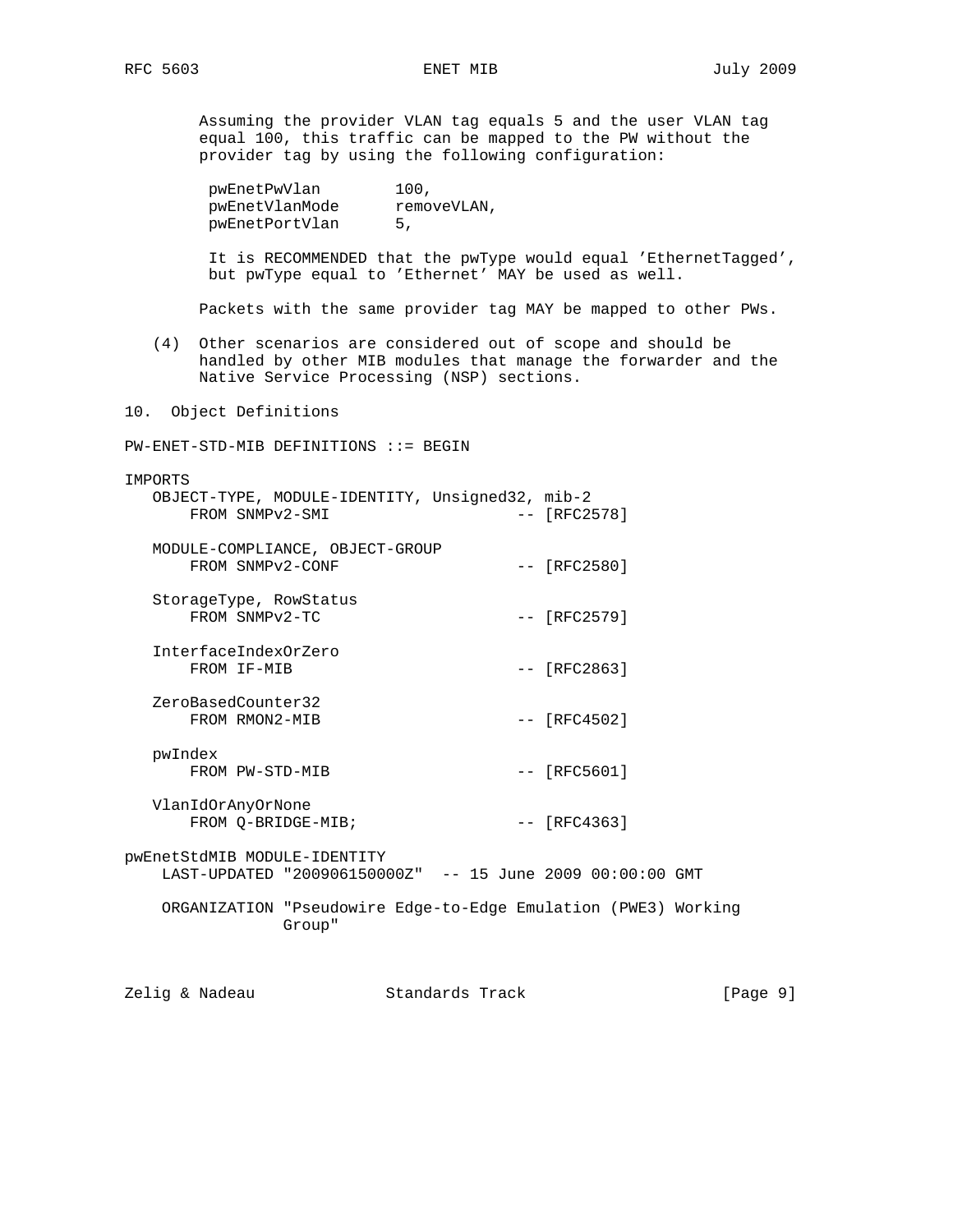CONTACT-INFO "David Zelig Email: davidz@oversi.com

> Thomas D. Nadeau Email: tom.nadeau@bt.com

 " DESCRIPTION

> "This MIB module describes a model for managing Ethernet point-to-point pseudowire services over a Packet Switched Network (PSN).

 Copyright (c) 2009 IETF Trust and the persons identified as authors of the code. All rights reserved.

 Redistribution and use in source and binary forms, with or without modification, are permitted provided that the following conditions are met:

- Redistributions of source code must retain the above copyright notice, this list of conditions and the following disclaimer.
- Redistributions in binary form must reproduce the above copyright notice, this list of conditions and the following disclaimer in the documentation and/or other materials provided with the distribution.
- Neither the name of Internet Society, IETF or IETF Trust, nor the names of specific contributors, may be used to endorse or promote products derived from this software without specific prior written permission.

 THIS SOFTWARE IS PROVIDED BY THE COPYRIGHT HOLDERS AND CONTRIBUTORS 'AS IS' AND ANY EXPRESS OR IMPLIED WARRANTIES, INCLUDING, BUT NOT LIMITED TO, THE IMPLIED WARRANTIES OF MERCHANTABILITY AND FITNESS FOR A PARTICULAR PURPOSE ARE DISCLAIMED. IN NO EVENT SHALL THE COPYRIGHT OWNER OR CONTRIBUTORS BE LIABLE FOR ANY DIRECT, INDIRECT, INCIDENTAL, SPECIAL, EXEMPLARY, OR CONSEQUENTIAL DAMAGES (INCLUDING, BUT NOT LIMITED TO, PROCUREMENT OF SUBSTITUTE GOODS OR SERVICES; LOSS OF USE, DATA, OR PROFITS; OR BUSINESS INTERRUPTION) HOWEVER CAUSED AND ON ANY THEORY OF LIABILITY, WHETHER IN CONTRACT, STRICT LIABILITY, OR TORT (INCLUDING NEGLIGENCE OR OTHERWISE) ARISING IN ANY WAY OUT OF THE USE OF THIS SOFTWARE, EVEN IF ADVISED OF THE POSSIBILITY OF SUCH DAMAGE.

This version of this MIB module is part of RFC 5603;

Zelig & Nadeau Standards Track [Page 10]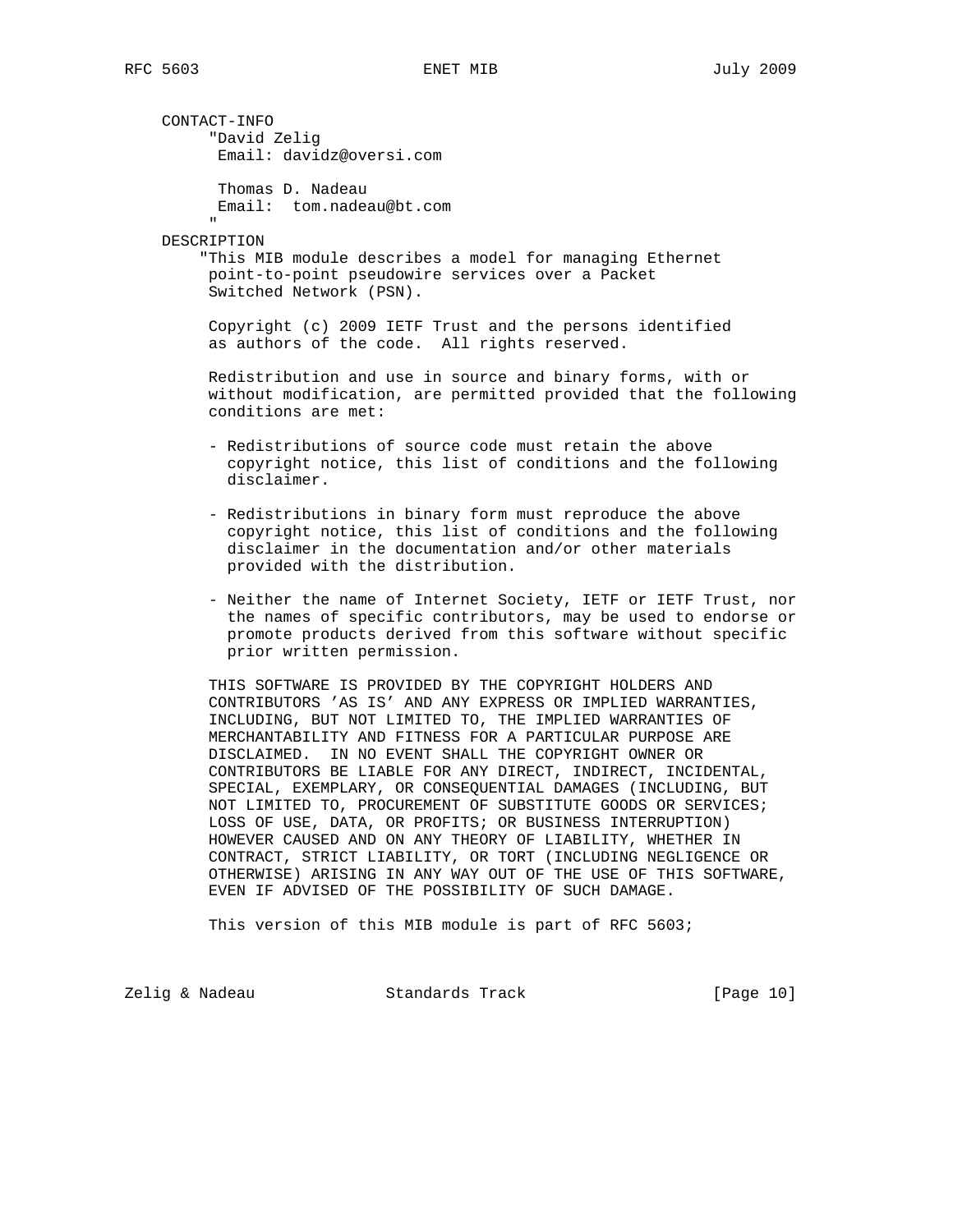see the RFC itself for full legal notices." -- Revision history REVISION "200906150000Z" -- 15 June 2009 00:00:00 GMT DESCRIPTION "Initial version published as part of RFC 5603."  $::=$  { mib-2 180 } pwEnetObjects OBJECT IDENTIFIER ::= { pwEnetStdMIB 1 } pwEnetConformance OBJECT IDENTIFIER ::= { pwEnetStdMIB 2 } -- -- Ethernet PW table - pwEnetTable OBJECT-TYPE SYNTAX SEQUENCE OF PwEnetEntry MAX-ACCESS not-accessible STATUS current DESCRIPTION "This table contains the index to the Ethernet tables associated with this Ethernet PW, the VLAN configuration, and the VLAN mode." ::= { pwEnetObjects 1 } pwEnetEntry OBJECT-TYPE SYNTAX PwEnetEntry MAX-ACCESS not-accessible STATUS current DESCRIPTION "This table is indexed by the same index that was created for the associated entry in the PW generic table in the PW-STD-MIB module. The pwIndex and the pwEnetPwInstance are used as indexes to allow multiple VLANs to exist on the same PW. An entry is created in this table by the agent for every entry in the pwTable with a pwType of 'ethernetTagged' or 'ethernet'. Additional rows may be created by the operator or the agent if multiple entries are required for the same PW. The value of pwEnetPwInstance can be arbitrarily selected to make the row unique; however, implementations that know the VLAN field value when the row is created MAY use the value of the VLAN itself for better readability and backward compatibility with older versions of this MIB

Zelig & Nadeau Standards Track [Page 11]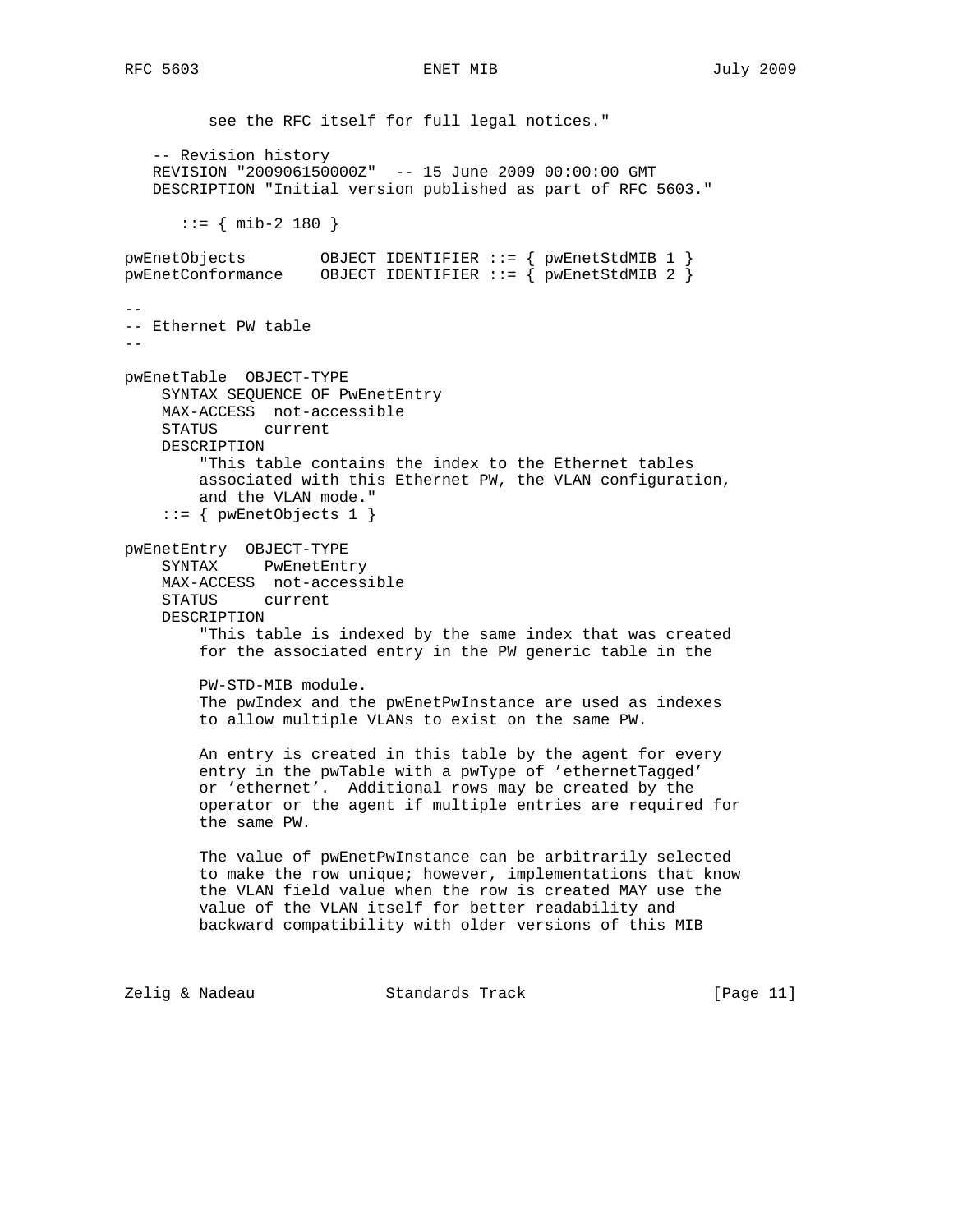RFC 5603 ENET MIB July 2009

 module. This table provides Ethernet port mapping and VLAN configuration for each Ethernet PW. All read-create objects in this table MAY be changed at any time; however, change of some objects (for example, pwEnetVlanMode) during the PW forwarding state MAY cause traffic disruption. Manual entries in this table SHOULD be preserved after a reboot, and the agent MUST ensure the integrity of those entries. If the set of entries of a specific row is found to be inconsistent after reboot, the PW pwOperStatus MUST be declared as notPresent(5). " INDEX { pwIndex, pwEnetPwInstance }  $::=$  { pwEnetTable 1 } PwEnetEntry ::= SEQUENCE { pwEnetPwInstance Unsigned32, pwEnetPwVlan VlanIdOrAnyOrNone, pwEnetVlanMode INTEGER, pwEnetPortVlan VlanIdOrAnyOrNone, pwEnetPortIfIndex InterfaceIndexOrZero, pwEnetPwIfIndex InterfaceIndexOrZero, pwEnetRowStatus RowStatus, pwEnetStorageType StorageType } pwEnetPwInstance OBJECT-TYPE SYNTAX Unsigned32 MAX-ACCESS not-accessible STATUS current DESCRIPTION "If multiple rows are mapped to the same PW, this index is used to uniquely identify the individual row. If the value of the VLAN field is known at the time of row creation, the value of pwEnetPwVlan MAY be used for better readability and backward compatibility with older versions of this MIB module. Otherwise, the value 1 SHOULD be set to the first row for each pwIndex for better readability and in order that the management application will know in advance how to access the first row when it was created by the agent. Zelig & Nadeau **Standards Track** [Page 12]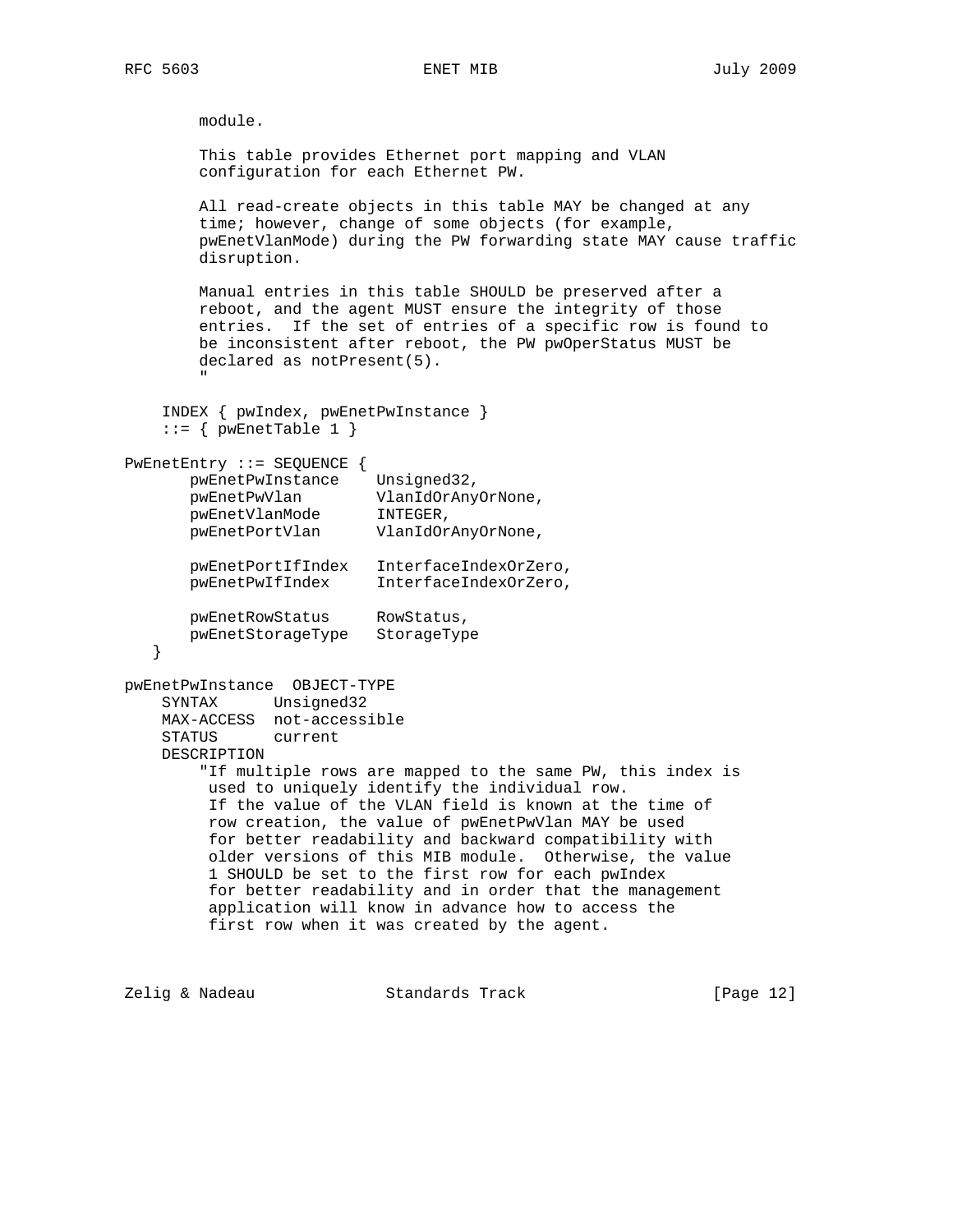```
 "
    ::= { pwEnetEntry 1 }
pwEnetPwVlan OBJECT-TYPE
     SYNTAX VlanIdOrAnyOrNone
     MAX-ACCESS read-create
     STATUS current
     DESCRIPTION
         "This object defines the (service-delimiting) VLAN field
        value on the PW. The value 4095 MUST be used if the
         object is not applicable, for example, when mapping all
        packets from an Ethernet port to this PW (raw mode).
         The value 0 MUST be set to indicate untagged frames
         (from the PW point of view), i.e., when pwEnetVlanMode
         equals 'noChange' and pwEnetPortVlan equals 0."
    ::= { pwEnetEntry 2 }
pwEnetVlanMode OBJECT-TYPE
     SYNTAX INTEGER {
            other(0),
             portBased(1),
             noChange(2),
             changeVlan(3),
             addVlan(4),
             removeVlan(5)
 }
     MAX-ACCESS read-create
     STATUS current
     DESCRIPTION
         "This object indicates the mode of VLAN handling between the
          port or the virtual port associated with the PW and the
         PW encapsulation.
        - 'other' indicates an operation that is not defined by
          this MIB module.
         - 'portBased' indicates that the forwarder will forward
           packets between the port and the PW independent of their
           structure (i.e., there are no service-delimiting VLAN tags
           from the PE standpoint).
         - 'noChange' indicates that the PW contains the original
            user VLAN, as specified in pwEnetPortVlan; i.e., the
            VLAN on the PE-CE link is the service-delimiting tag
            and is kept 'as is' on the PW.
         - 'changeVlan' indicates that the VLAN field on the PW
           may be different than the VLAN field on the user's
```
Zelig & Nadeau Standards Track [Page 13]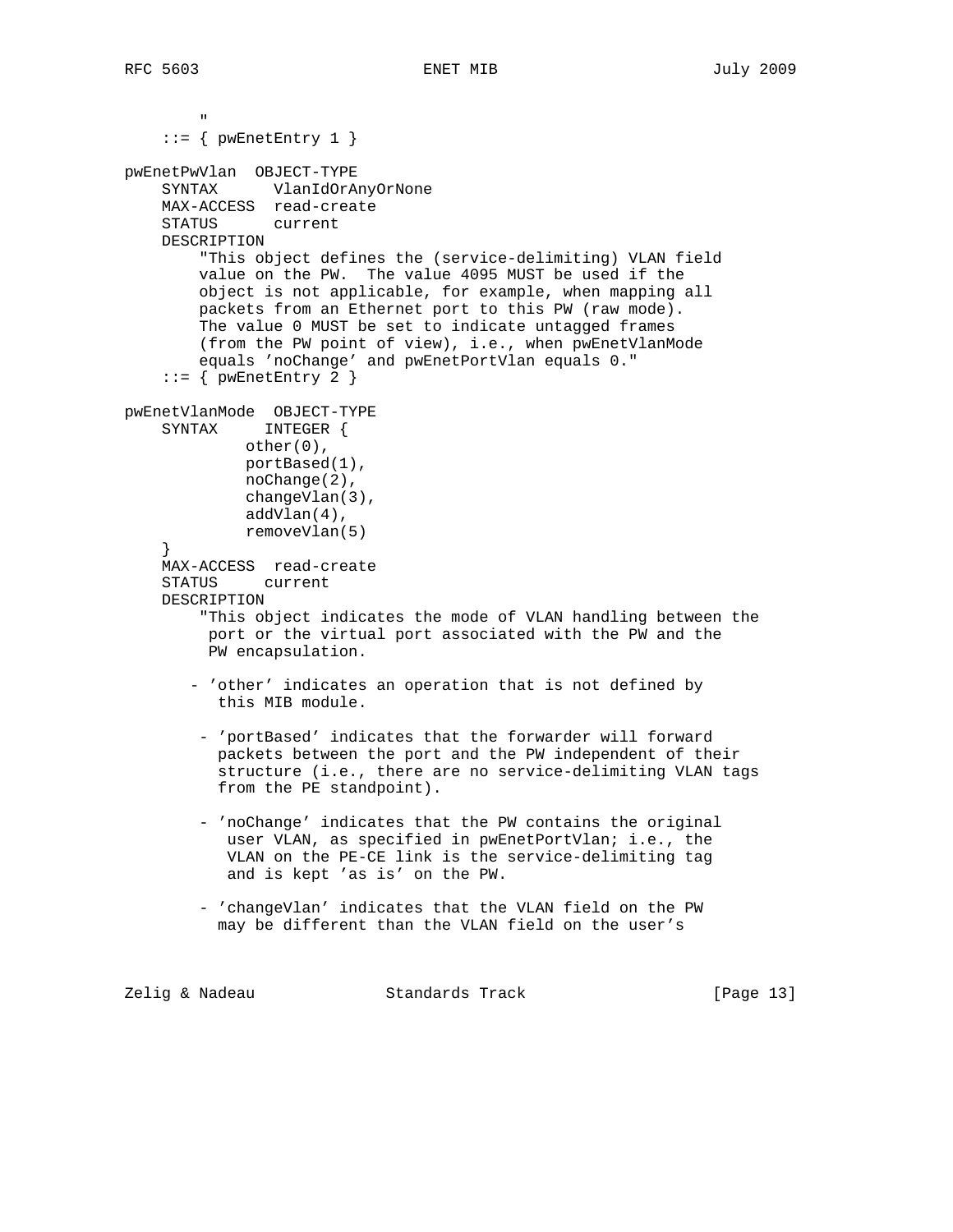port. The VLAN on the PE-CE link is the service-delimiting tag but has a different value on the PW.

- 'addVlan' indicates that a VLAN field will be added on the PSN-bound direction (i.e., on the PW). pwEnetPwVlan indicates the value that will be added.
- 'removeVlan' indicates that the encapsulation on the PW does not include the service-delimiting VLAN field. Note that PRI bits transparency is lost in this case.
- Implementation of 'portsbased', 'removeVlan', 'addVlan' 'other', and 'changeVlan' is OPTIONAL.

```
 "
    DEFVAL { noChange }
   ::= { pwEnetEntry 3 }
```

```
pwEnetPortVlan OBJECT-TYPE
    SYNTAX VlanIdOrAnyOrNone
    MAX-ACCESS read-create
    STATUS current
    DESCRIPTION
```
 "This object defines if the mapping between the original port (physical port or VPLS virtual port) to the PW is VLAN based or not. In case of VLAN mapping, this object indicates the VLAN value on the original port.

 The value of '4095' MUST be used if the whole original port traffic is mapped to the same PW. Note that a pwType of 'ethernetTagged' can still be used if service-delimiting tag is added on the PW (pwEnetVlanMode equals 'addVlan').

 This object MUST be equal to pwEnetPwVlan if pwEnetVlanMode equals 'noChange'.

 The value 0 indicates that packets without a VLAN field (i.e., untagged frames) on the port are associated to this PW. This allows the same behavior as assigning 'Default VLAN' to untagged frames.

 " DEFVAL { 4095 }  $::=$  { pwEnetEntry 4 }

pwEnetPortIfIndex OBJECT-TYPE SYNTAX InterfaceIndexOrZero MAX-ACCESS read-create STATUS current DESCRIPTION

Zelig & Nadeau Standards Track [Page 14]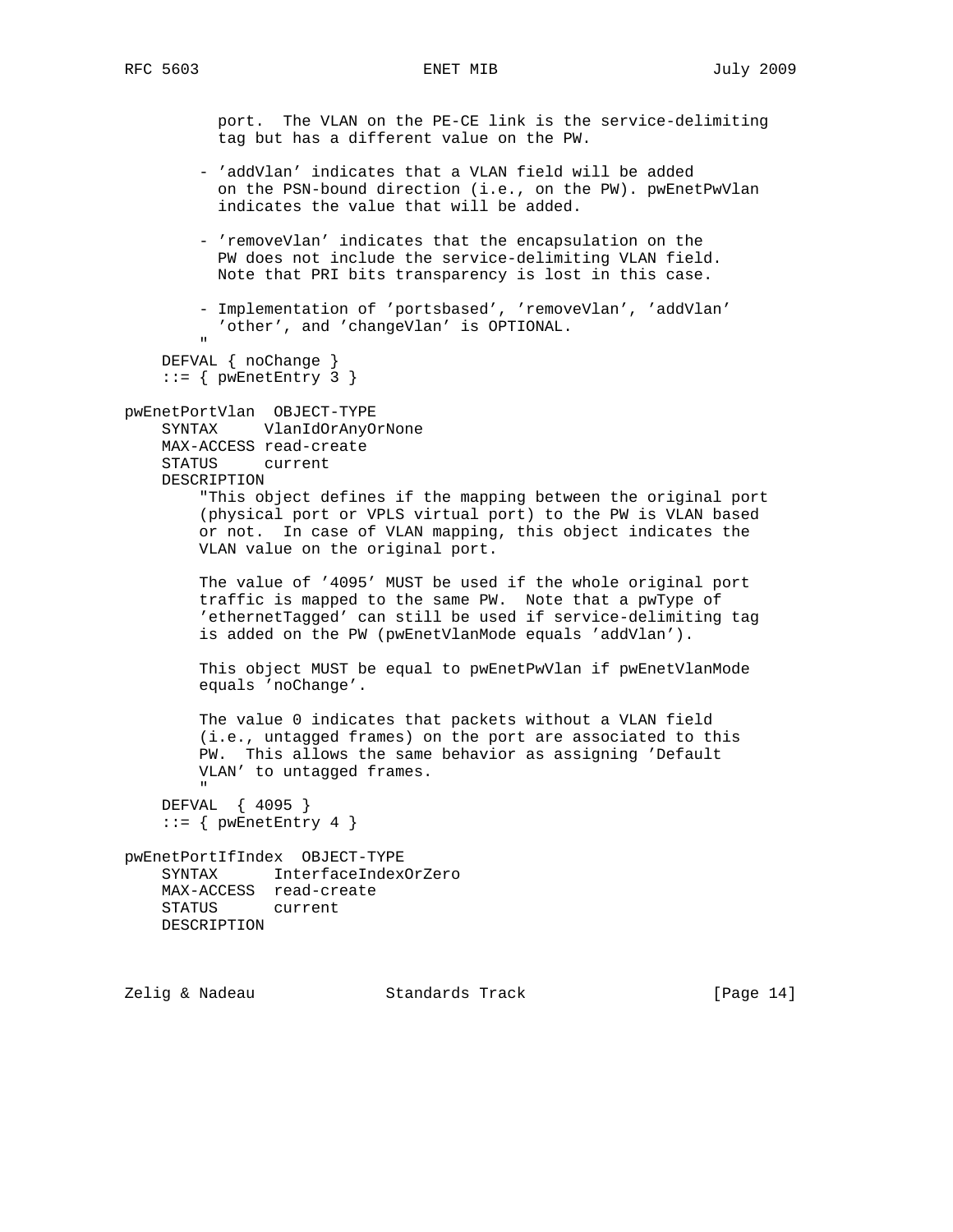"This object is used to specify the ifIndex of the Ethernet port associated with this PW for point-to-point Ethernet service, or the ifIndex of the virtual interface of the VPLS instance associated with the PW if the service is VPLS. Two rows in this table can point to the same ifIndex only if there is no overlap of VLAN values specified in pwEnetPortVlan that are associated with this port. A value of zero indicates that association to an ifIndex is not yet known."  $::=$  { pwEnetEntry 5 } pwEnetPwIfIndex OBJECT-TYPE SYNTAX InterfaceIndexOrZero MAX-ACCESS read-create STATUS current DESCRIPTION "If the PW is modeled as an ifIndex in the ifTable, this object indicates the value of the ifIndex representing the Ethernet PW on the PSN side in the Etherlike-MIB. Note that this value may be different from the value of pwIfIndex that represents the ifIndex of the PW for ifType 'pw'." DEFVAL { 0 } ::= { pwEnetEntry 6 } pwEnetRowStatus OBJECT-TYPE SYNTAX RowStatus MAX-ACCESS read-create STATUS current DESCRIPTION "This object enables creating, deleting, and modifying this row."  $::=$  {  $pwEnetEntry 7$  } pwEnetStorageType OBJECT-TYPE SYNTAX StorageType MAX-ACCESS read-create STATUS current DESCRIPTION "This object indicates the storage type of this row." DEFVAL { nonVolatile }  $::=$  {  $pwEnetEntry 8$  } -- -- Ethernet PW Statistics Table --

Zelig & Nadeau Standards Track [Page 15]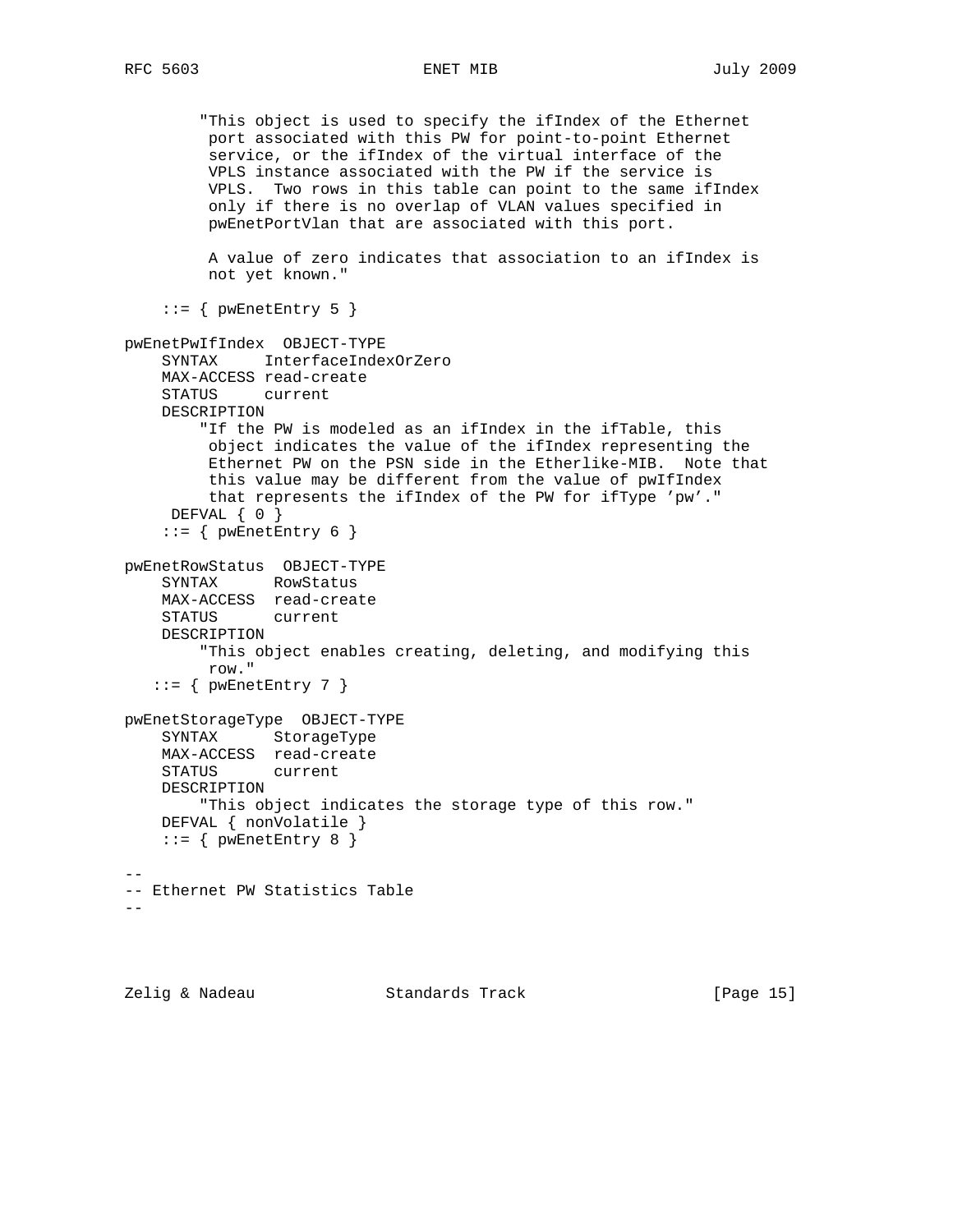```
pwEnetStatsTable OBJECT-TYPE
     SYNTAX SEQUENCE OF PwEnetStatsEntry
    MAX-ACCESS not-accessible
    STATUS current
    DESCRIPTION
         "This table contains statistical counters specific for
         Ethernet PW."
     ::= { pwEnetObjects 2 }
pwEnetStatsEntry OBJECT-TYPE
    SYNTAX PwEnetStatsEntry
    MAX-ACCESS not-accessible
    STATUS current
    DESCRIPTION
         "Each entry represents the statistics gathered for the
         PW carrying the Ethernet."
     INDEX { pwIndex }
     ::= { pwEnetStatsTable 1 }
PwEnetStatsEntry ::= SEQUENCE {
 pwEnetStatsIllegalVlan ZeroBasedCounter32,
 pwEnetStatsIllegalLength ZeroBasedCounter32
}
pwEnetStatsIllegalVlan OBJECT-TYPE
    SYNTAX ZeroBasedCounter32
    MAX-ACCESS read-only
    STATUS current
    DESCRIPTION
         "The number of packets received (from the PSN) on this PW
         with either an illegal VLAN field, a missing VLAN field
         when one was expected, or an excessive VLAN field when
         it was not expected. This counter may not be applicable
         in some cases, and MUST return the value of zero in
         such a case."
     ::= { pwEnetStatsEntry 1 }
pwEnetStatsIllegalLength OBJECT-TYPE
    SYNTAX ZeroBasedCounter32
    MAX-ACCESS read-only
    STATUS current
    DESCRIPTION
         "The number of packets that were received with an illegal
         Ethernet packet length on this PW. An illegal length is
         defined as being greater than the value in the advertised
         MTU supported, or shorter than the allowed Ethernet packet
         size."
```
Zelig & Nadeau **Standards Track** [Page 16]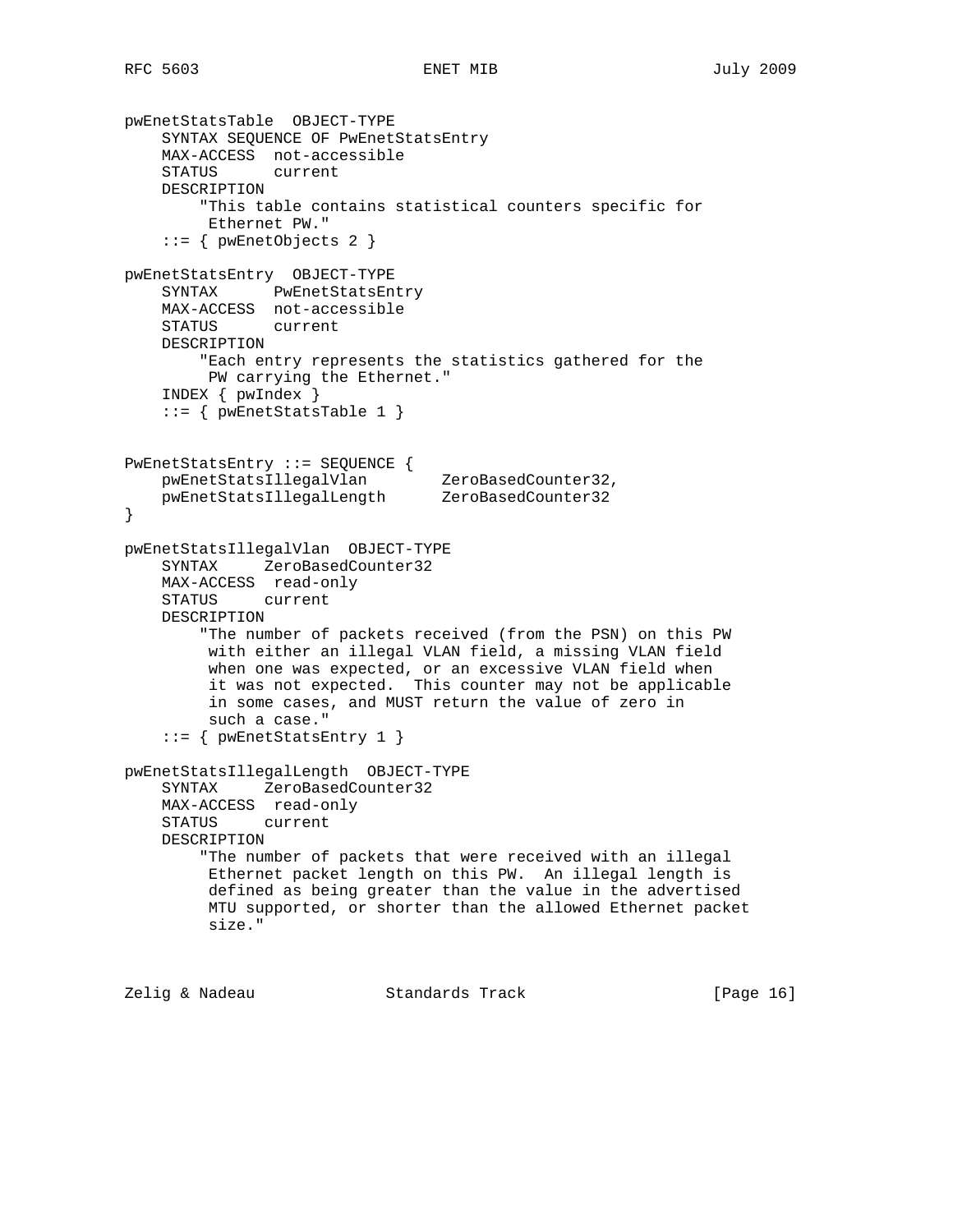```
 ::= { pwEnetStatsEntry 2 }
---
--- Conformance description
---
pwEnetGroups OBJECT IDENTIFIER ::= { pwEnetConformance 1 }
pwEnetCompliances OBJECT IDENTIFIER ::= { pwEnetConformance 2 }
-- Compliance requirement for fully compliant implementations
pwEnetModuleFullCompliance MODULE-COMPLIANCE
     STATUS current
    DESCRIPTION
            "The compliance statement for agents that provides full
             support for the PW-ENET-STD-MIB module. Such devices
             can then be monitored and also be configured using
             this MIB module."
    MODULE -- this module
      MANDATORY-GROUPS {
                         pwEnetGroup,
                       pwEnetStatsGroup<br>}
 }
    OBJECT pwEnetVlanMode
    DESCRIPTION "An implementation MUST support at least the value
                noChange(2)."
 OBJECT pwEnetPwIfIndex
 MIN-ACCESS read-only
   DESCRIPTION "Write access and values other than zero are
                required only for implementations that support
                modeling the Ethernet PW in the Etherlike-MIB."
    OBJECT pwEnetRowStatus
  SYNTAX RowStatus { active(1), notInService(2),
                            notReady(3) }
   WRITE-SYNTAX RowStatus { active(1), notInService(2),
                         createAndGo(4), destroy(6)<br>}
 }
   MIN-ACCESS read-only
   DESCRIPTION "Support for createAndWait is not required. Support
                of notReady is not required for implementations that
                do not support signaling.
                Support of read-write is not required for
                implementations that do not support more than one
                VLAN mapping to the same PW."
     ::= { pwEnetCompliances 1 }
```
Zelig & Nadeau Standards Track [Page 17]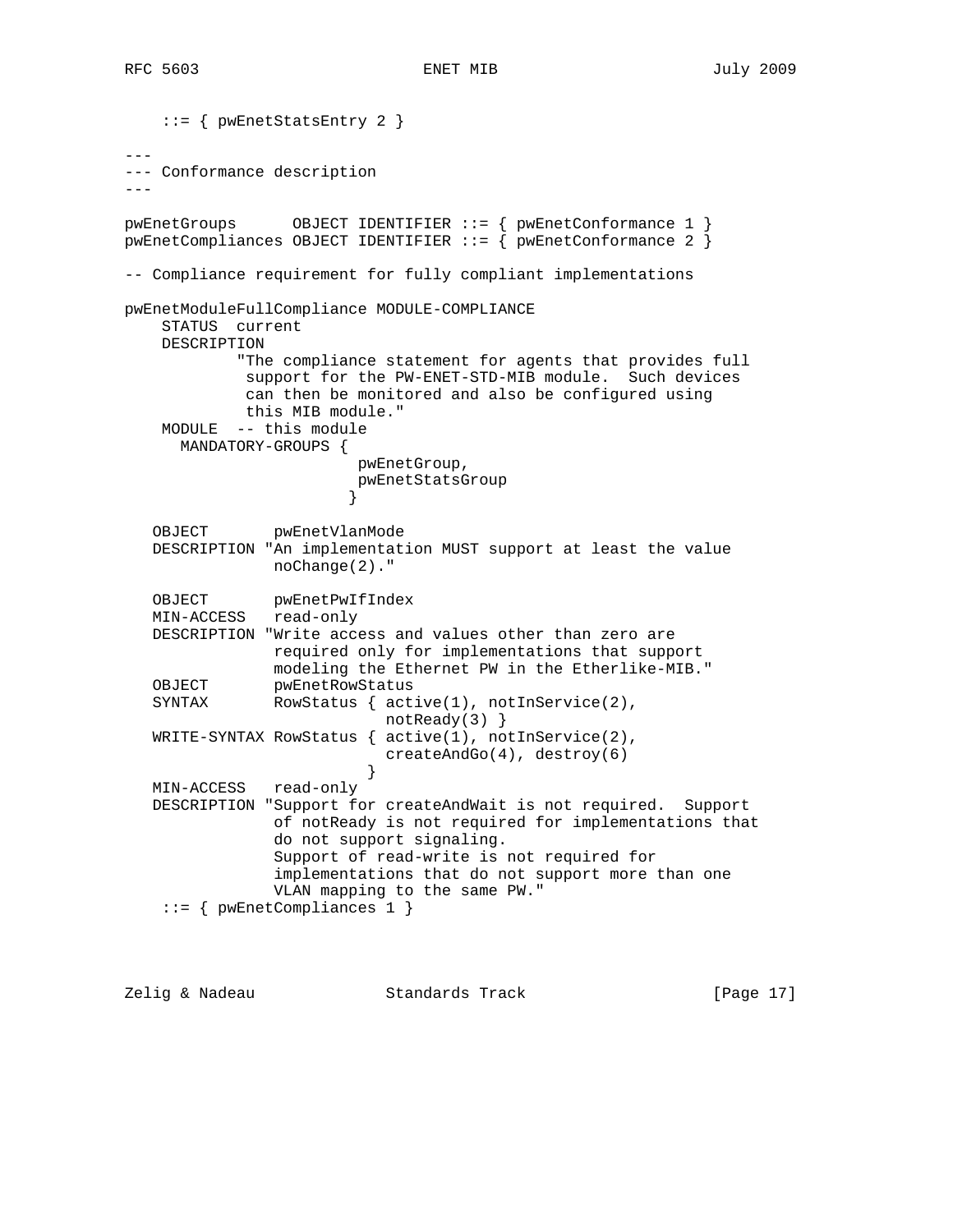-- Compliance requirement for read-only compliant implementations pwEnetModuleReadOnlyCompliance MODULE-COMPLIANCE STATUS current DESCRIPTION "The compliance statement for agents that provide read only support for the PW-ENET-STD-MIB module. Such devices can then be monitored but cannot be configured using this MIB module." MODULE -- this module MANDATORY-GROUPS { pwEnetGroup, pwEnetStatsGroup } OBJECT pwEnetPwVlan MIN-ACCESS read-only DESCRIPTION "Write access is not required." OBJECT pwEnetVlanMode MIN-ACCESS read-only DESCRIPTION "Write access is not required. An implementation MUST support at least the value noChange(2)." OBJECT pwEnetPortVlan MIN-ACCESS read-only DESCRIPTION "Write access is not required." OBJECT pwEnetPortIfIndex MIN-ACCESS read-only DESCRIPTION "Write access is not required." OBJECT pwEnetPwIfIndex MIN-ACCESS read-only DESCRIPTION "Write access is not required. Values other than zero are required only for implementations that support modeling the Ethernet PW in the Etherlike-MIB." OBJECT pwEnetRowStatus SYNTAX RowStatus {  $active(1)$ ,  $notInService(2)$ , notReady(3) } MIN-ACCESS read-only DESCRIPTION "Write access is not required. Support of notReady is not required for implementations that do not support signaling." OBJECT pwEnetStorageType

Zelig & Nadeau Standards Track [Page 18]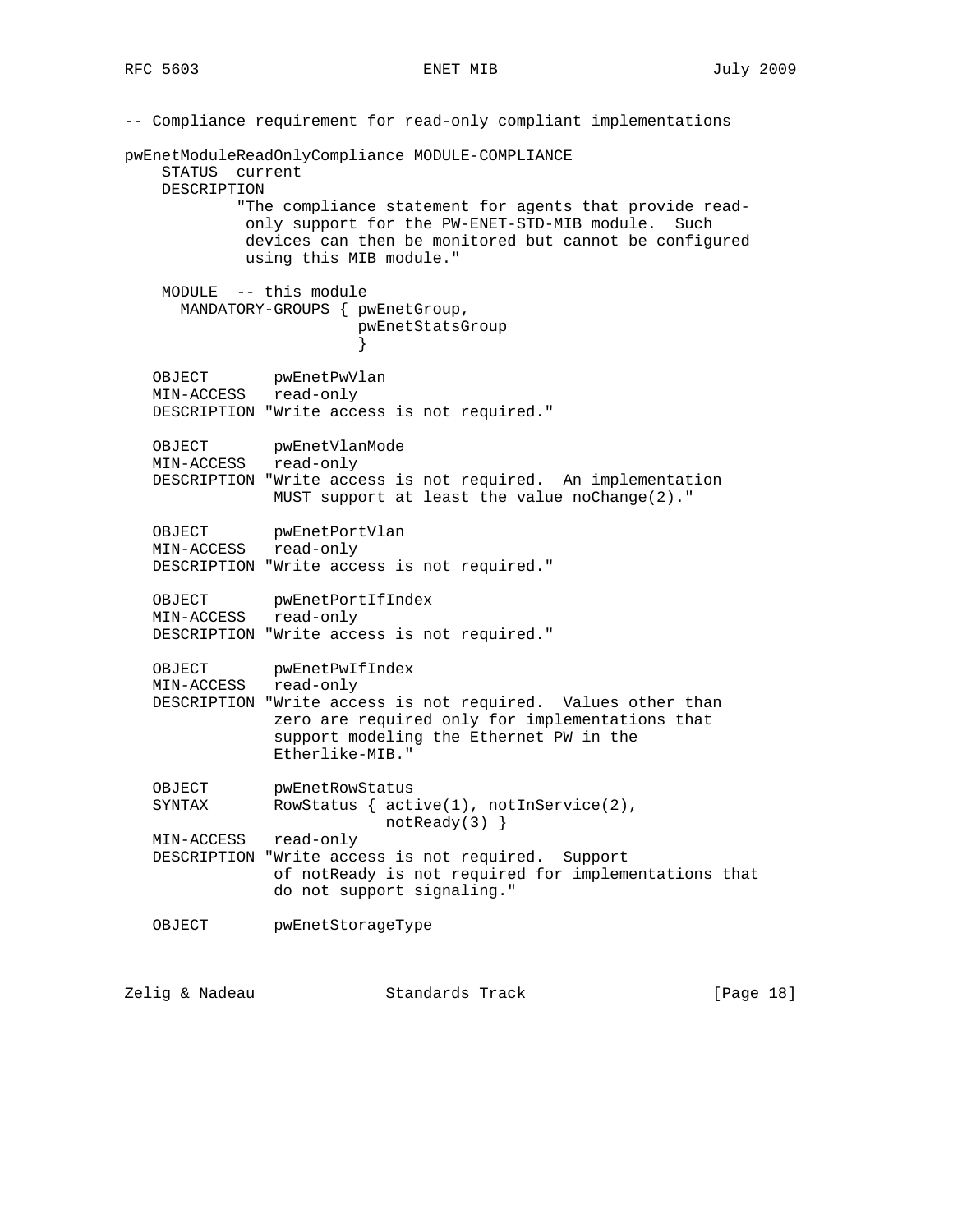```
 MIN-ACCESS read-only
    DESCRIPTION "Write access is not required."
     ::= { pwEnetCompliances 2 }
-- Units of conformance
pwEnetGroup OBJECT-GROUP
    OBJECTS {
            pwEnetPwVlan,
             pwEnetVlanMode,
             pwEnetPortVlan,
             pwEnetPortIfIndex,
             pwEnetPwIfIndex,
             pwEnetRowStatus,
             pwEnetStorageType
 }
    STATUS current
    DESCRIPTION
       "Collection of objects for basic Ethernet PW configuration."
   ::= { pwEnetGroups 1 }
pwEnetStatsGroup OBJECT-GROUP
    OBJECTS {
             pwEnetStatsIllegalVlan,
            pwEnetStatsIllegalLength
 }
    STATUS current
    DESCRIPTION
        "Collection of objects counting various PW level errors."
   ::= { pwEnetGroups 2 }
```
## END

```
11. Security Considerations
```
 It is clear that this MIB module is potentially useful for monitoring of PW-capable PEs. This MIB module can also be used for configuration of certain objects, and anything that can be configured can be incorrectly configured, with potentially disastrous results.

 There are a number of management objects defined in this MIB module with a MAX-ACCESS clause of read-write and/or read-create. Such objects may be considered sensitive or vulnerable in some network environments. The support for SET operations in a non-secure environment without proper protection can have a negative effect on network operations. These are the tables and objects and their sensitivity/vulnerability:

Zelig & Nadeau Standards Track [Page 19]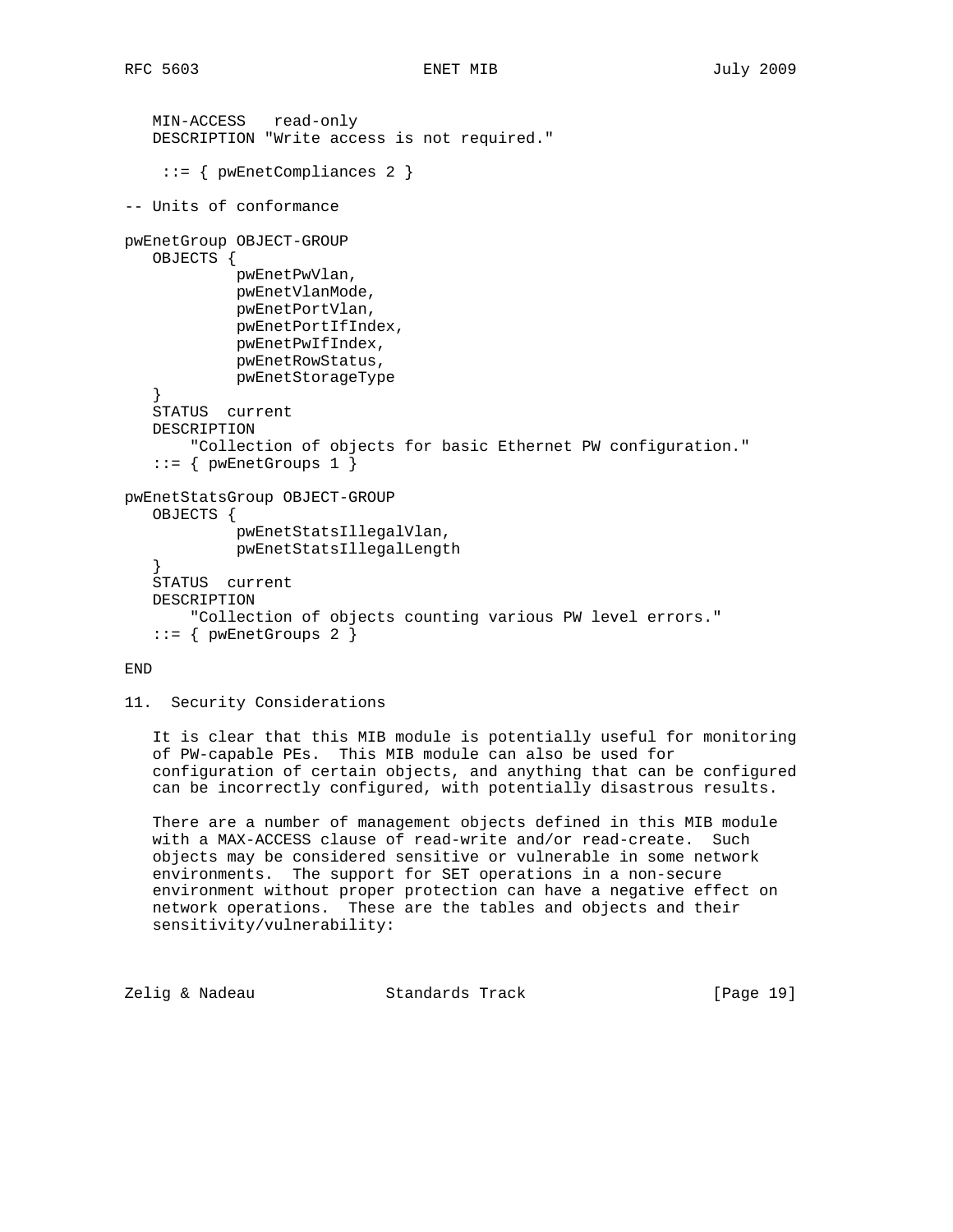o the pwEnetTable contains objects to provision Ethernet PWs. Unauthorized access to objects in these tables could result in disruption of traffic on the network. The use of stronger mechanisms such as SNMPv3 security should be considered where possible. Specifically, SNMPv3 VACM and USM MUST be used with any v3 agent that implements this MIB module. Administrators should consider whether read access to these objects should be allowed, since read access may be undesirable under certain circumstances.

 Some of the readable objects in this MIB module (i.e., objects with a MAX-ACCESS other than not-accessible) may be considered sensitive or vulnerable in some network environments. It is thus important to control even GET and/or NOTIFY access to these objects and possibly to even encrypt the values of these objects when sending them over the network via SNMP. These are the tables and objects and their sensitivity/vulnerability:

 o the pwEnetTable shows the Ethernet PW service configuration. If an administrator does not want to reveal this information, then these tables should be considered sensitive/vulnerable.

 SNMP versions prior to SNMPv3 did not include adequate security. Even if the network itself is secure (for example by using IPsec), even then, there is no control as to who on the secure network is allowed to access and GET/SET (read/change/create/delete) the objects in this MIB module.

 It is RECOMMENDED that implementers consider the security features as provided by the SNMPv3 framework (see [RFC3410], section 8), including full support for the SNMPv3 cryptographic mechanisms (for authentication and privacy).

 Further, deployment of SNMP versions prior to SNMPv3 is NOT RECOMMENDED. Instead, it is RECOMMENDED to deploy SNMPv3 and to enable cryptographic security. It is then a customer/operator responsibility to ensure that the SNMP entity giving access to an instance of this MIB module is properly configured to give access to the objects only to those principals (users) that have legitimate rights to indeed GET or SET (change/create/delete) them.

Zelig & Nadeau **Standards Track** [Page 20]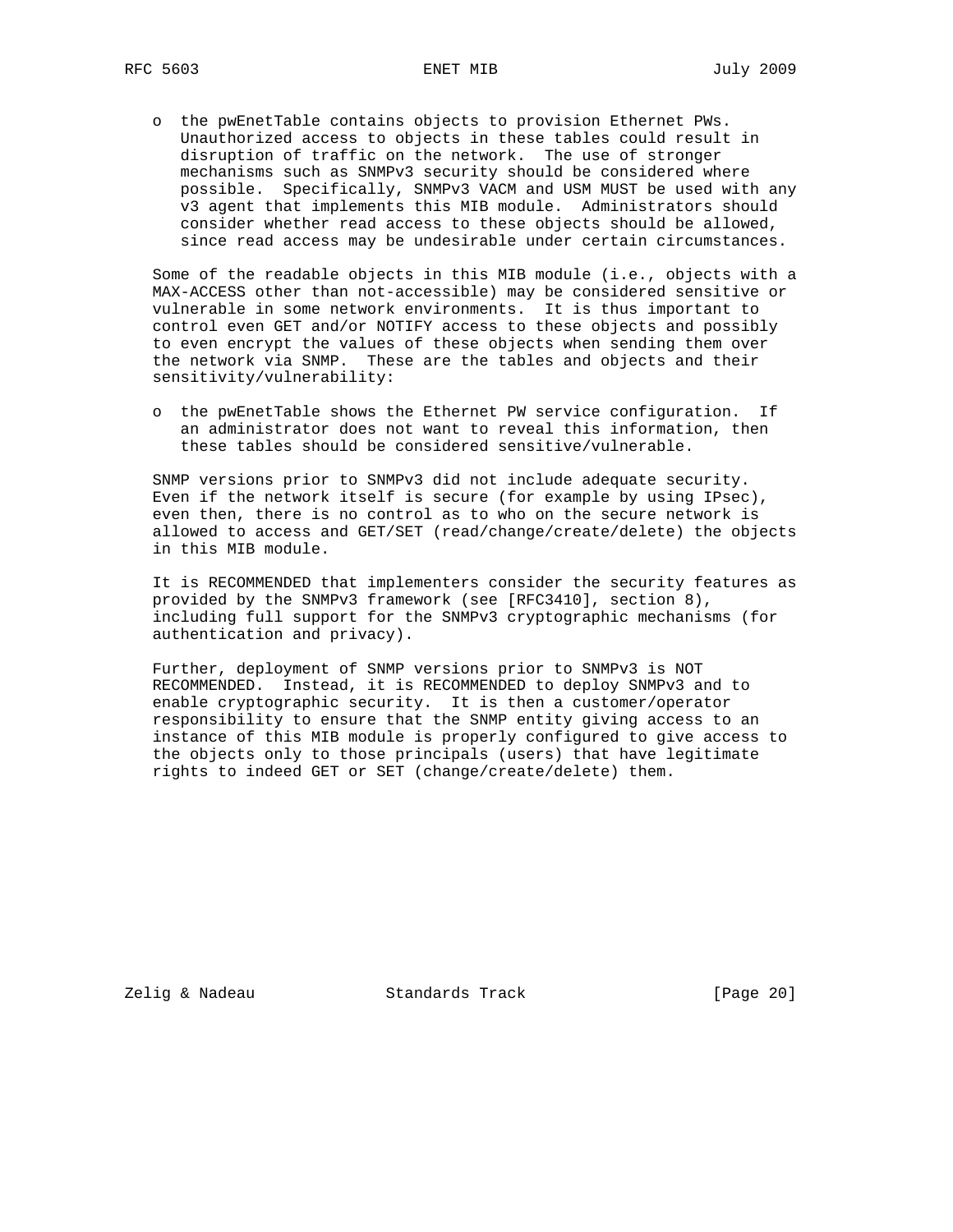# 12. IANA Considerations

 The MIB module in this document uses the following IANA-assigned OBJECT IDENTIFIER value recorded in the SMI Numbers registry:

| Descriptor   | OBJECT IDENTIFIER value |
|--------------|-------------------------|
|              |                         |
| pwEnetStdMIB | $\{$ mib-2 180 $\}$     |

13. References

- 13.1. Normative References
	- [BCP14] Bradner, S., "Key words for use in RFCs to Indicate requirement Levels", BCP 14, RFC 2119, March 1997.
	- [RFC2578] McCloghrie, K., Ed., Perkins, D., Ed., and J. Schoenwaelder, Ed., "Structure of Management Information Version 2 (SMIv2)", STD 58, RFC 2578, April 1999.
	- [RFC2579] McCloghrie, K., Ed., Perkins, D., Ed., and J. Schoenwaelder, Ed., "Textual Conventions for SMIv2", STD 58, RFC 2579, April 1999.
	- [RFC2580] McCloghrie, K., Perkins, D., and J. Schoenwaelder, "Conformance Statements for SMIv2", STD 58, RFC 2580, April 1999.
	- [RFC2863] McCloghrie, K. and F. Kastenholz, "The Interfaces Group MIB", RFC 2863, June 2000.
	- [RFC3635] Flick, J., "Definitions of Managed Objects for the Ethernet-like Interface Types", RFC 3635, September 2003.
	- [RFC4448] Martini, L., Ed., Rosen, E., El-Aawar, N., and G. Heron, "Encapsulation Methods for Transport of Ethernet over MPLS Networks", RFC 4448, April 2006.
	- [RFC4502] Waldbusser, S., "Remote Network Monitoring Management Information Base Version 2", RFC 4502, May 2006.
	- [RFC4363] Levi, D. and D. Harrington, "Definitions of Managed Objects for Bridges with Traffic Classes, Multicast Filtering, and Virtual LAN Extensions", RFC 4363, January 2006.

Zelig & Nadeau Standards Track [Page 21]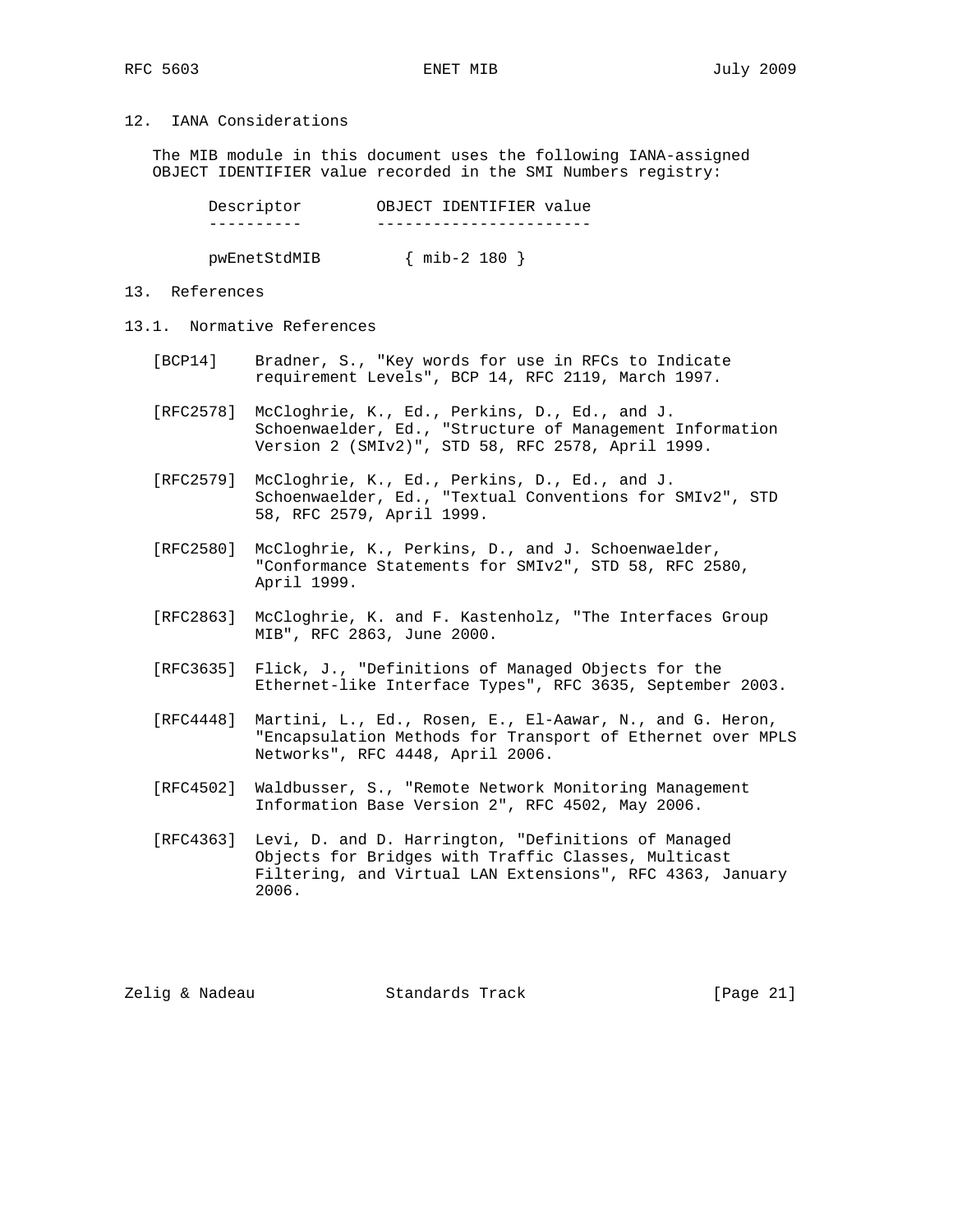[RFC5601] Zelig, D., Ed., and T. Nadeau, Ed., "Pseudowire (PW) Management Information Base (MIB)", RFC 5601, July 2009.

- 13.2. Informative References
	- [RFC3410] Case, J., Mundy, R., Partain, D., and B. Stewart, "Introduction and Applicability Statements for Internet- Standard Management Framework", RFC 3410, December 2002.
	- [RFC3916] Xiao, X., Ed., McPherson, D., Ed., and P. Pate, Ed., "Requirements for Pseudo-Wire Emulation Edge-to-Edge (PWE3)", RFC 3916, September 2004.
	- [RFC3985] Bryant, S., Ed., and P. Pate, Ed., "Pseudo Wire Emulation Edge-to-Edge (PWE3) Architecture", RFC 3985, March 2005.
	- [RFC4664] Andersson, L., Ed., and E. Rosen, Ed., "Framework for Layer 2 Virtual Private Networks (L2VPNs)", RFC 4664, September 2006.
	- [RFC5542] Nadeau, T., Ed., Zelig, D., Ed., and O. Nicklass, Ed., "Definitions of Textual Conventions for Pseudowires (PW) Management", RFC 5542, May 2009.
	- [RFC5602] Zelig, D., Ed., and T. Nadeau, Ed., "Pseudowire (PW) over MPLS PSN Management Information Base (MIB)", RFC 5602, July 2009.
- 14. Acknowledgments

 This document was produced by the PWE3 Working Group. Special thanks to Orly Nicklass for close review and good suggestions.

Zelig & Nadeau Standards Track [Page 22]